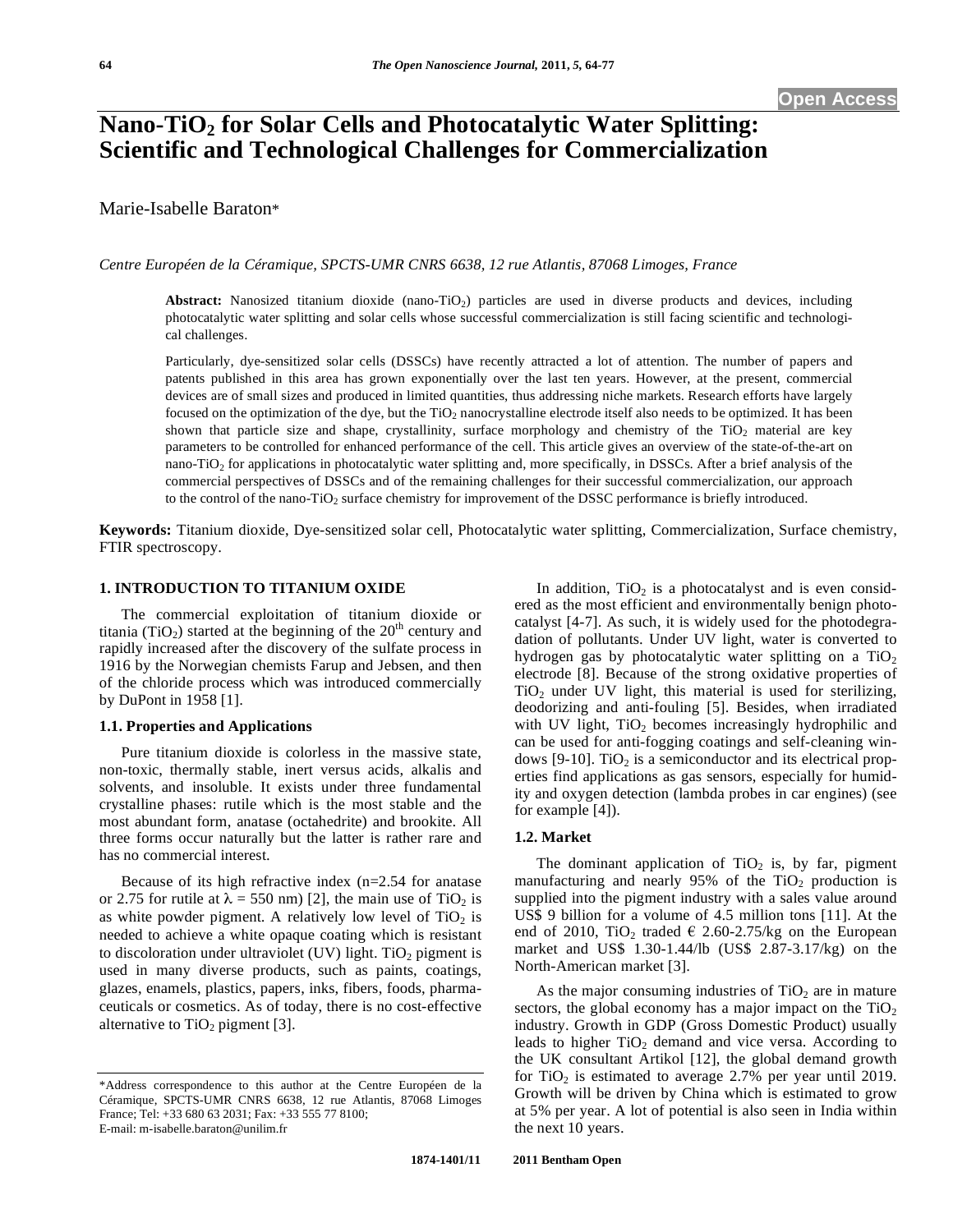# **2. INTRODUCTION TO NANOSIZED TITANIUM DIOXIDE**

Nanoscale materials exhibit a much greater surface area for a given mass or volume compared to conventional particles. Therefore, all applications involving surfaces and interfaces will benefit from nanosized particles, enhancing catalytic reactions and increasing interactions with surrounding media. In addition, new physical and chemical properties emerge when the size of the material is reduced to the nanometer scale, leading to quantum confinement effects, affecting the charge transport or causing band gap energy shifts [13, 14 and refs within].

# **2.1. Specific Properties and Applications**

Nanocrystalline  $TiO<sub>2</sub>$  usually exhibits a wider band gap than that of the bulk (3.03 eV for rutile and 3.20 eV for anatase) [14]. Moreover, anatase becomes more stable than rutile when the particle size is decreased below 14 nm [15-16]. Generally speaking, the functional properties of nano-TiO<sub>2</sub> are influenced by a large number of factors which include particle size, surface area, synthesis method and conditions, and crystallinity [17].

All the specific properties of nanosized particles have led to the exploitation of nano-TiO<sub>2</sub> for a wide variety of applications in which nano-TiO<sub>2</sub> is essentially preferred over conventional  $TiO<sub>2</sub>$  particles. Such applications include selfcleaning surfaces and textiles, UV-resistant coatings and paints, disinfectant sprays, sunscreens, water treatment agents, anticancer treatments (see for example [5, 18, 19]). To date,  $TiO<sub>2</sub>$  is indeed one of the most widely used nanoscale materials.

Amongst the multiple uses of nano-TiO<sub>2</sub>, two major applications can be highlighted in the field of clean energy, namely photocatalytic water splitting and solar cells. Photocatalytic water splitting into  $H_2$  and  $O_2$  using nanostructured  $TiO<sub>2</sub>$  electrodes is thoroughly investigated as it is an environmentally friendly way to produce hydrogen. Another promising application of the  $TiO<sub>2</sub>$  semiconductivity is as electrode in dye-sensitized solar cells (DSSCs) in which the high surface-to-volume ratio of the nanostructured semiconductor is required to obtain an acceptable power conversion efficiency [20] (see section 4.2).

#### **2.2. Market**

According to Nanoposts.com, a nanotechnology consulting company [21], the commercial potential of nanoscale  $TiO<sub>2</sub>$  coatings is important and includes medical applications, architectural (façade paints, wall paper, tiles, consumer goods, cultural heritage, etc.), automotive (anti-fogging glass and mirrors), food and textile industries*,* environmental protection (water and air purification and disinfection). Besides, the commercialization of nano-TiO<sub>2</sub> photocatalytic material is a potentially lucrative area [21]. Yet, it has to be noted that the total world demand for nano-TiO<sub>2</sub> currently represents less than  $0.6\%$  of TiO<sub>2</sub> pigmentary demand and, for the TiO<sub>2</sub> industry,  $TiO<sub>2</sub>$  nanomaterials are considered as niche specialties [22].

Market revenues for titanium dioxide nanopowders in 2009 were estimated around US\$ 360 million, and are expected to rise to US\$ 1465 million by 2017 [23]. Manufacturing of nanoscale materials increases the value and, according to company inquiries, nano-TiO<sub>2</sub> is sold between US\$ 60 and 180 per kg [24, 25].

### **3. PHOTOCATALYTIC WATER SPLITTING**

#### **3.1. Fundamental Principles**

Since the discovery of Fujishima [8],  $TiO<sub>2</sub>$  appears as one of the most promising candidates for the fabrication of a commercial photoelectrochemical cell for the production of hydrogen from water [26]. When  $TiO<sub>2</sub>$  is irradiated with photons whose energy matches or exceeds the band gap energy of  $TiO<sub>2</sub>$ , electron-hole pairs are generated. These electronhole pairs then migrate to the surface, causing redox reactions with the chemical species (electron donors or acceptors) adsorbed on the  $TiO<sub>2</sub>$  surface. In particular, in an electrolyte aqueous solution, water molecules are reduced by electrons to form  $H_2$  at the cathode (platinum in Fujishima's experiment) and oxidized by holes to form  $O_2$  at the TiO<sub>2</sub> photoanode [5-6, 8]. Unlike steam reforming, photocatalytic water splitting is an environmentally safe process to generate hydrogen with no greenhouse gas emission (Fig. **1**).



**Fig. (1)**. Schematic principle of a photoelectrochemical cell for photocatalytic water splitting. Cf. text for details. Adapted from [26].

The use of nanoparticles increases the surface area and enhances the concentration of available surface-active sites, thus leading to higher photocatalytic activity. However, an increase in the surface area increases the number of surface defects which are electron-hole recombination centers. Therefore, an optimization of the crystallinity and of the particle size is required to maximize the efficiency of the photoelectrochemical cell [5, 27]. To this end, a large variety of morphologies of  $TiO<sub>2</sub>$  nanostructures, including nanoparticles, nanorods, nanowires, nanotubes, mesoporous structures, have been tested as well as diverse synthesis methods [5, 27].

#### **3.2. Challenges for Commercialization**

Thirty years after the promising discovery of Fujishima and despite the large amount of research, difficulties in increasing the energy conversion efficiency of photoelectrochemical cells based on nano-TiO<sub>2</sub> above 1% still persist.

According to a report published by the Global Climate and Energy Project of the Stanford University (USA) [28], the efficiency limit of a photoelectrochemical cell is 41% when the band gap of the photoanode exactly matches the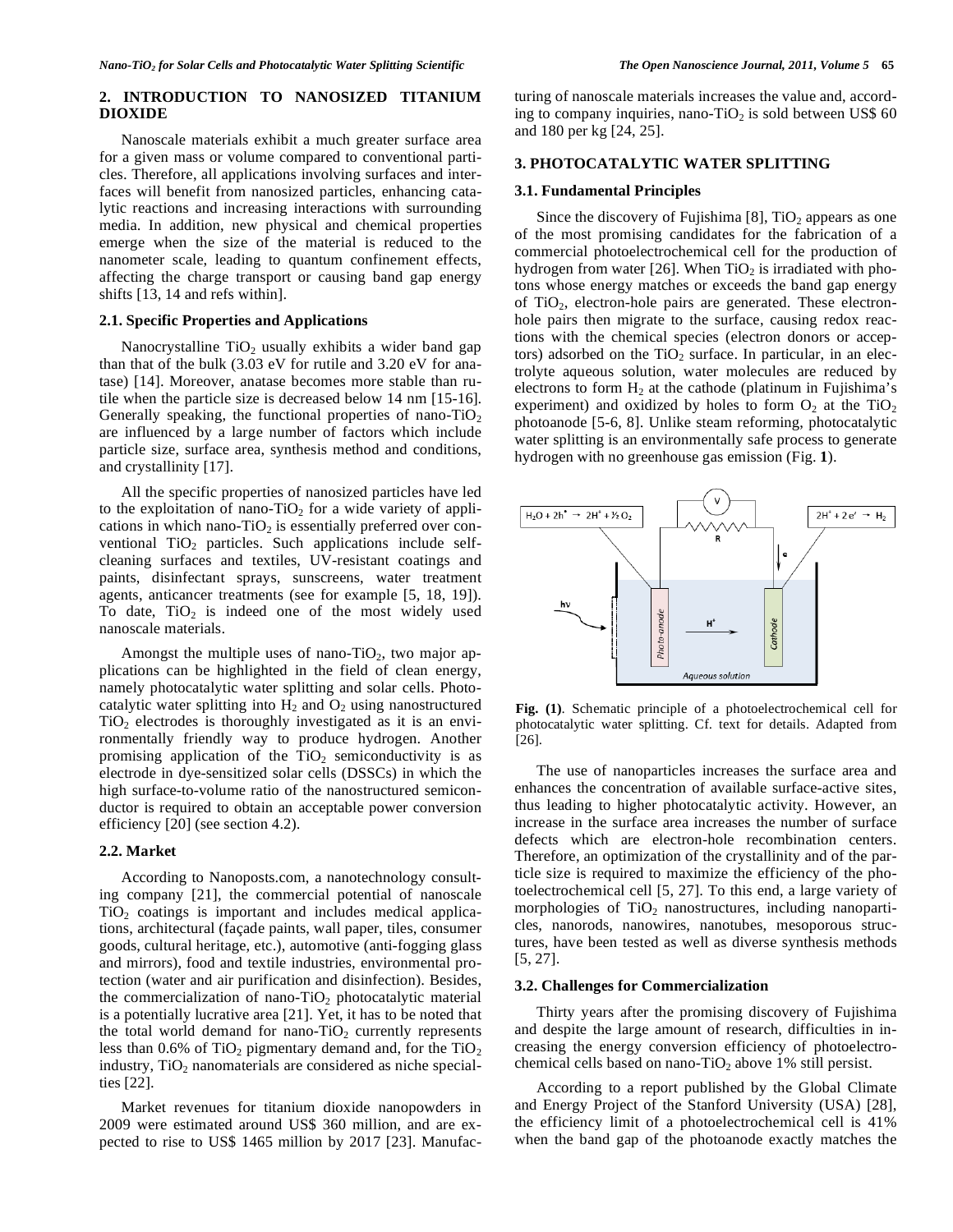free energy of the water splitting reaction (1.23 eV). The efficiency decreases to about 18% for a band gap of 2 eV and to about 0.05% for a band gap of 3 eV, like in the case of  $TiO<sub>2</sub>$ .

The critical challenge is therefore to engineer a suitable band gap for maximizing the solar energy absorption by the photoanode semiconductor material. Ongoing research is active to reduce  $TiO<sub>2</sub>$  band gap by doping with different ions such as W, Ta, Mo, Cr, etc [26 and refs within] or to extend the absorption region by introducing nitrogen [29]. Carbon was also introduced in  $TiO<sub>2</sub>$  and an excellent conversion efficiency of 8.5% was obtained [30]. These results which unfortunately could not be reproduced [26] were however just below the benchmark conversion efficiency of 10% set by the US Department of Energy for commercialization [31, 32]. An overall conversion efficiency of 6.8% has been reported for a photoelectrochemical cell based on  $TiO<sub>2</sub>$  nanotubes whose wall thickness was carefully controlled [33].

The resistance of the photoanode material to corrosion by water has to be taken into account as well as the overall lifetime of the system for obvious cost reasons. Besides, for high efficiency of the photoelectrochemical cell, it is not sufficient to reduce the band gap of the photocatalyst. Indeed, minimization of energy losses due to charge recombination and to charge transfer may be achieved through a high crystallinity. A high crystallinity will indeed facilitate the migration of electron-hole pairs to the surface while reducing the defect disorder. Several different nanostructures, such as ordered nanotube arrays, have also been tested to improve the charge transport properties [33, 34]. Moreover, a large surface area, with an increased number of active sites, will enhance the redox reactions taking place at the surface [27]. It is obvious that the control of both microstructure of the photocatalyst and defect structure of its surface layer is a critical point for the optimization of the photoelectrochemical cell [26]. Surface science and surface chemistry also play a key role in determining the active sites on the photocatalysts surface, in controlling the surface defects and in understanding the fundamental mechanisms of band gap engineering. Details on the latest developments of photoelectrochemical cells for solar water splitting and on new promising materials can be found in the January 2011 issue of the MRS Bulletin [35].

As of today, commercialization of the photoelectrochemical water splitting systems is still to become a reality even though companies have been founded. For example, Hydrogen Solar (UK) (http://www.hydrogensolar.com/), founded in 2003, is claiming a "break-through technology for producing high purity hydrogen at competitive commercial rates" but so far no product is for sale.

# **4. DYE-SENSITIZED SOLAR CELLS (DSSCS)**

# **4.1. Background**

The history of the sensitization of large band gap semiconductors for visible light absorption is related in several references (such as [36, 37]). The first demonstration of the conversion of light into electricity in a sensitization solar cell was reported in 1972 [38]. The model system consisted in ZnO (as large band gap semiconductor) sensitized with chlorophyll. The research was active during the following decade and the achieved energy conversion efficiencies were in the order of 1 to 2.5%. However, stability problems of the organic sensitizers discouraged many research groups to pursue their work in this area.

A breakthrough in the efficiency was reported in 1991 [20]. Based on a film of nanostructured  $TiO<sub>2</sub>$  sensitized with a ruthenium complex and on an organic electrolyte, the authors achieved an energy conversion efficiency between 7.1 and 7.9% under simulated solar light illumination. Among others, two factors were responsible for this significant progress: the use of nanostructured  $TiO<sub>2</sub>$ , providing a large surface area and thus allowing a larger amount of dye molecules to be attached to the  $TiO<sub>2</sub>$  surface, and the strong attachment of the dye through the carboxylic groups of the ruthenium complex. The good stability reported by the authors has later been questioned [36] (cf. section 5.2).

Since then, many research groups have been working on improving the performance of DSSCs in terms of either higher energy conversion efficiency or greater stability, and seldom on both simultaneously. To date, the maximum energy conversion efficiency which has been achieved on a cell is 11.1% while the stability of this cell has not been investigated. This record was obtained in the research laboratories of Sharp Corporation (Japan) [39]. A higher efficiency has been recently achieved with more sophisticated devices combining two types of DSSCs (tandem cells) [40].

# **4.2. Fundamental Principles**

DSSCs are based on dye-sensitization of a wide band gap semiconductor [37, 41]. A DSSC is composed of a porous semiconductor (usually  $TiO<sub>2</sub>$  or ZnO) covered with an organo-metallic dye (usually a ruthenium complex, such as *cis*- $RuL<sub>2</sub>(NCS)<sub>2</sub>$ , with  $L=2,2$ '-bipyridyl-4,4'-dicarboxylic acid, known as N3 dye) immersed in an electrolyte containing a redox couple (usually the  $I/I_3$  system). The semiconductor in contact with a transparent conducting electrode serves as anode, while the cathode (counter electrode) is generally made of platinum or carbon (Fig. **2**).



**Fig. (2)**. Schematic principle of a dye-sensitized solar cell: The photoexcitation of the dye (sensitizer, S) generates electrons which are injected into the conduction band of  $TiO<sub>2</sub>$ . The oxidized dye is regenerated by the electrolyte. Cf. text for details. Adapted from [45].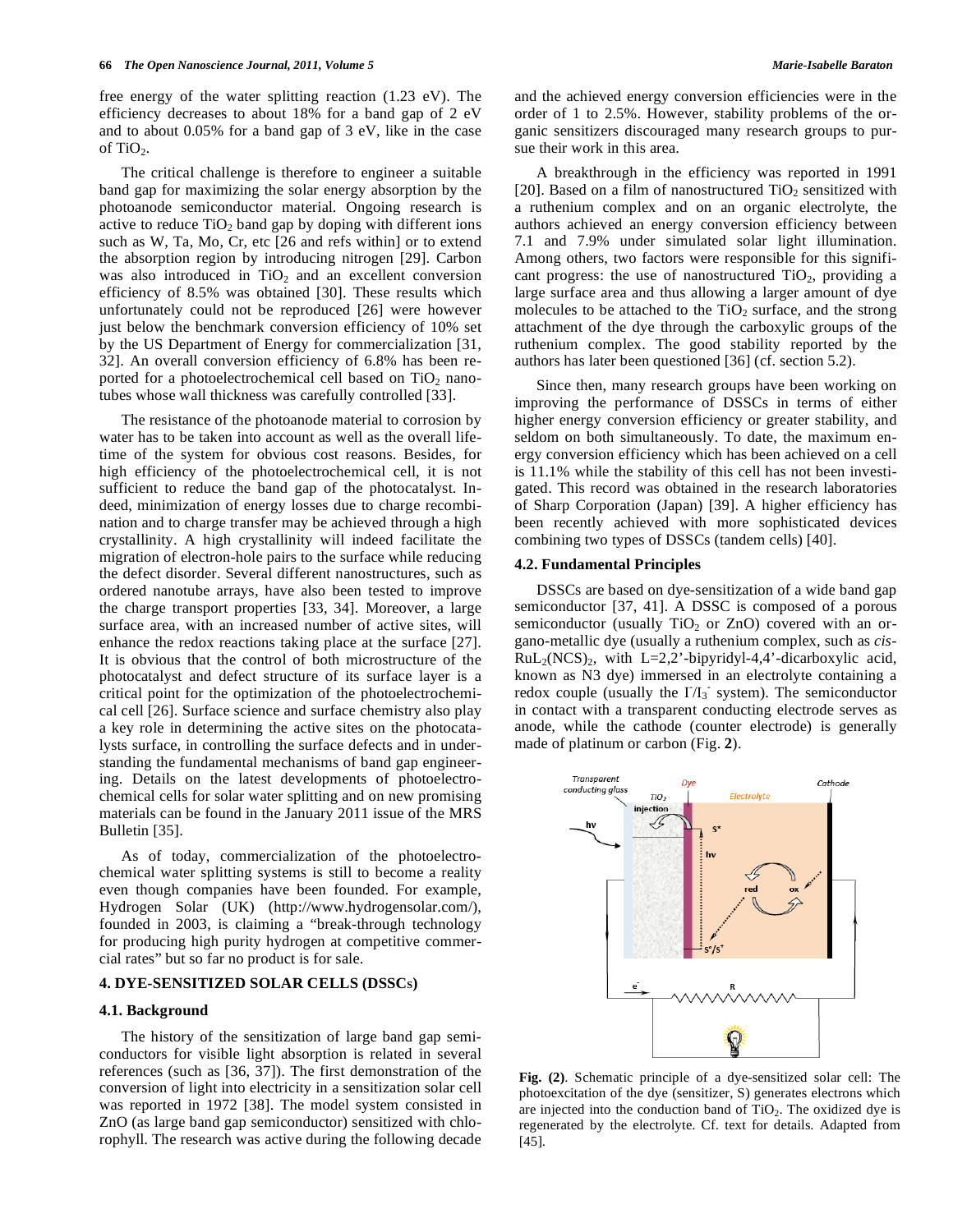Unlike in the traditional silicon-based solar cells, in DSSCs the light absorption and the charge separation functions are separated [20]. Under light illumination, the dye molecules interact with the photons and are excited to a state that lies energetically above the conduction band edge of the semiconductor. The photoexcitation of the dye generates electron-hole pairs. While electrons are injected into the conduction band of the semiconductor, holes are left behind in the dye (oxidized state) which is rapidly regenerated (reduced) by the electrolyte, thus preventing back transfer of electrons. Electrons travel through the semiconductor to the transparent electrode and the external load to finally reach the counter electrode where they regenerate the electrolyte [20, 42-45].

Charge separation occurs at the surfaces between the dye, semiconductor and electrolyte. The dye cation is regenerated by the electrolyte before it can recapture the photoelectron. The regeneration of the dye is indeed faster than the recombination reaction of the electron-hole pairs which occurs within a hundred of nanoseconds. Meanwhile, electron injection onto  $TiO<sub>2</sub>$  conduction band can occur on a fast or ultrafast time scale of the order of picoseconds or hundreds of femtoseconds [42, 45-47].

DSSCs have the great advantage of a very simple fabrication process as proved by the commercial success of educational kits sold by several companies. Kids at high school are able to fabricate their own DSSC with limited and cheap equipment.

# **4.3. Cost Model**

The position of every solar device on the market is determined by three factors: efficiency, lifetime and cost [48]. According to Brabec [48], commercialization can be fully successful only if these three requirements are fulfilled at the same time with an optimum balance: (i) reasonable energy conversion efficiency, (ii) optimized lifetime of the device, and (iii) competitive costs. If only two out of these 3 factors are acceptable, the product may only address niche markets. It is believed that low-cost solar cell technologies will be acceptable from a commercial point of view if cells show efficiencies at least between 5 and 10% and lifetime between 5 and 10 years [49]. The final cost of the power generation will also depend on module and installation costs for the application.

As of to date, the best DSSCs built in laboratory exhibit a power conversion efficiency around 11%, with corresponding module efficiencies ranging from 3 to 5% [50].

The low cost of the DSSC fabrication process is not a subject of controversy, although, to the author's best knowledge, no exact cost calculation has been published for a solar cell based on dye-sensitized nanostructured  $TiO<sub>2</sub>$ . The cost of a cell actually depends on the dye and on the  $TiO<sub>2</sub>$  synthesis and deposition processes which are adopted for the device fabrication. However, according to Samsung SDI, the manufacture cost of DSSC would be around 1/3 to 1/5 the cost of existing semiconductor solar cell [51]. But it has to be underlined that the important R&D efforts deployed to increase the energy conversion efficiency of DSSCs may add to the complexity of the system and may drastically increase the

cost of the cell, and therefore will not necessarily increase the chances for successful commercialization. Obviously, a basic necessary condition for the device to be viable is that, during its lifetime, it produces more energy than it is necessary to produce and recycle it.

The most critical parameter in the achievement of marketable DSSCs appears to be the stability over extended periods of time. Whereas the stability of silicon-based solar modules is not questioned for a lifetime of 10 to 20 years, the dye and the electrolyte in DSSCs have to be stable enough to reversibly undergo millions of oxidation and reduction cycles [52]. Extensive studies have been performed by different research groups and results are strongly divergent [36, 37, 45, 52-55] (cf. section 5.2).

# **4.4. Commercialization**

According to a report published by the business research and consulting company Frost & Sullivan [56], "*the exploratory mass production of DSSC-powered consumer durables is likely to alter the future course of research*" in the field of third generation photovoltaics. The  $4<sup>th</sup>$  international conference on the industrialization of dye solar cells (DSC-IC 2010) was held in Colorado Springs (CO, USA) on 1-4 November 2010, giving the latest developments of DSSC components, summarizing the best performances achieved worldwide with an overview of the industrialization perspectives [57].

As of to date, large companies (particularly in Asia) involved in the solar energy business definitely show an interest in this promising technology and have an R&D activity on DSSCs (e.g. Sharp, Samsung, Sony, Fujikura), but do not yet commercialize any product. Smaller companies or recently founded start-ups are tentatively introducing products on the market. The main applications of DSSCs are likely to be in consumer electronics and wireless technologies, at least as a first step to the market.

Here are some examples of those companies:

- **Solaronix** (Switzerland): The company produces components for the development and the fabrication of DSSCs. It commercializes demonstration DSSCs and their electric accessories, interconnected DSSC modules (up to 30x30 cm and 11 cells), and equipment for evaluation and ageing of solar cells. But, for the interconnected DSSC modules, the company website clearly mentions **"***This solar module is not an industrial product but a prototype*" (http://www.sola-ronix.com)
- **3GSolar** (Israel): 3GSolar is developing DSSC modules in collaboration with Solaronix. But, quoting the company website: "*Please note 3GSolar does not yet produce solar modules*" (http://www.3gsolar.com)
- **G24 Innovations** (UK/USA): One product is for sale which consists in a solar charger made of a DSSC panel associated with a nickel-hydride battery (http://www.g24i.com)
- **SolarPrint** (Ireland): SolarPrint is developing a high volume manufacturing line for DSSC but does not yet produce any module (http://www.solarprint.ie)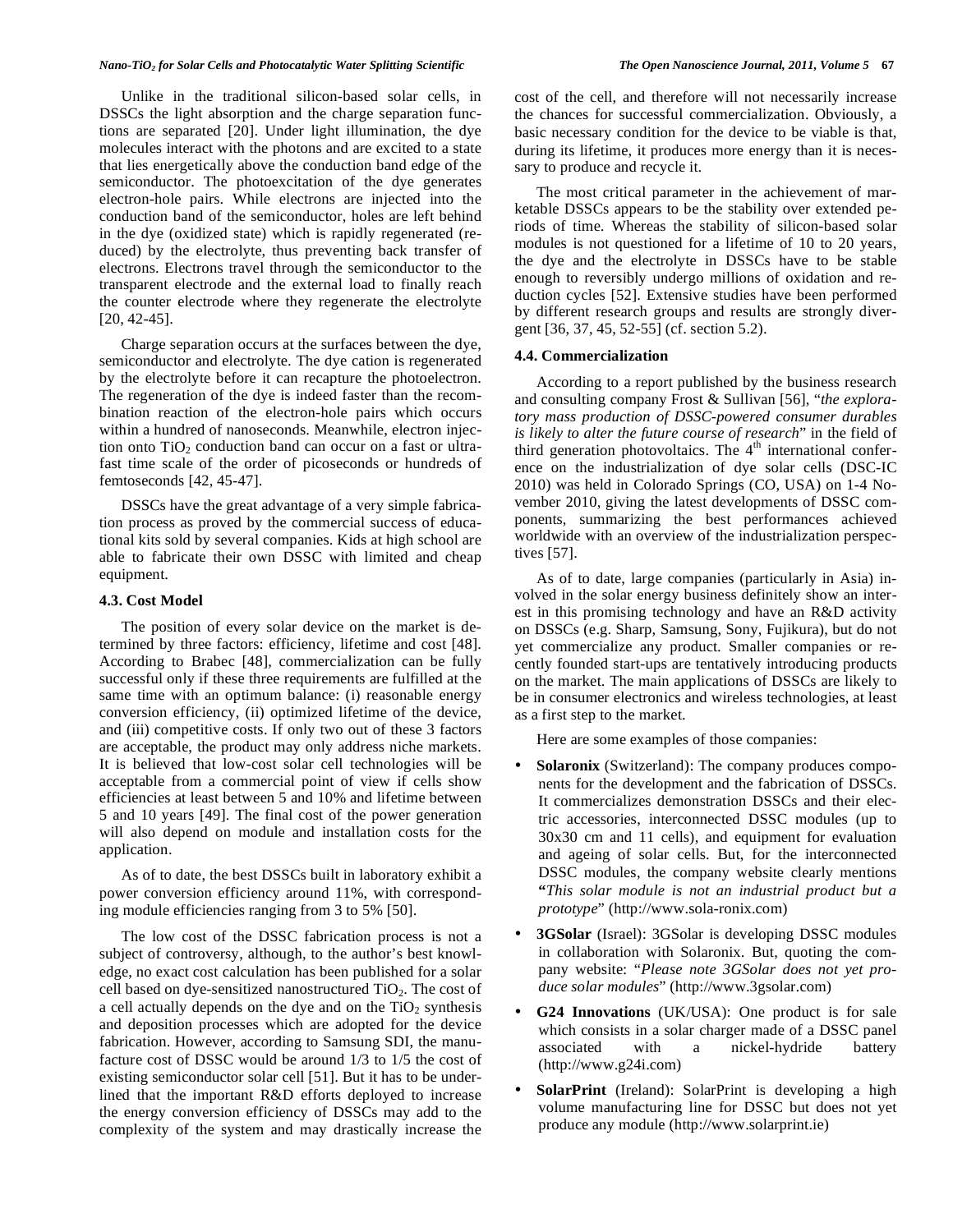- **Dyesol** (Australia): Dyesol is mainly a supplier of equipment, materials and components for DSSC fabrication (dyes, powders, pastes,). The company does not sell any module but educational kits (http://www.dyesol.com)
- **Timo Technology** (Korea) has signed a joint venture agreement with Dyesol in 2007 and is building a pilot line for DSSC manufacturing (http://www.timo.co.kr)
- **Sol Ideas** (USA) is a consulting firm in the field of optics and semiconductors for optoelectronics, photovoltaics and renewable energy, and is selling DSSC educational kits (http://www.solideas.com)
- **Sharp Solar** (Japan): In Sharp Solar laboratory, the best power conversion efficiency has been achieved but DSSCs are not commercialized by the company (http://sharp-solar.com)
- **Everlight Chemical Industrial Corporation** (Taiwan): For sale, are only components involved in the development and the fabrication of DSSCs (dyes,  $TiO<sub>2</sub>$  pastes, etc) (http://www.ecic.com)
- **Konarka** (USA): Even if Konarka has been granted licensee rights to develop dye-sensitized solar cell technology in 2002, no product appears to be for sale yet (http://www.konarka.com).

# **5. TOWARD IMPROVED DSSCS**

During the last 10 years, research has been actively going on to improve the performance of DSSCs, addressing each component of the cell: (i) the semiconductor material (photoanode) which is the electron transporting layer, (ii) the dye (photosensitizer), (iii) the electrolyte (electron transfer mediator) and (iv) the counter-electrode (catalyst of the electron transfer) [45, 58]. Optimized fabrication procedures and understanding of the charge transport mechanisms are also key factors in this improvement process.

Focusing only on the use of  $TiO<sub>2</sub>$  for solar cells, the number of papers published in this field can be considered as a rough indicator of the exploding growth of the research activities on DSSCs during these last 10 years. A rapid literature search in the "*Current Contents*" database (*ISI Web of Knowledge of Thomson Reuters*) [59] with the keywords "*TiO2*" and "*solar cells*" shows that the number of published papers increased from 75 in 2000 to 1045 in 2010 (Fig. **3**).

In terms of patents, a search on the World Intellectual Property Organization (WIPO) Search Service website [60] with the keyword "*dye sensitized solar cell*" in the full text of the patent shows that 1042 patents were published between 2000 and 2010, about half of them being published internationally under the Patent Cooperation Treaty (PCT) and about 30% of them published under the European Patent Office (EPO). A search with the keywords "*dye sensitized solar cell*" and "*oxide*" in the full text gives 741 patents published between 2000 and 2010, whereas a search with the keywords "*dye sensitized solar cell*" and "*TiO2*" results in 367 patents published during the same 10-year period. Fig. (**4**) gives the distribution of the published patents per year from 2000 to 2010 for the two searches: the first one with the



**Fig. (3)**. Number of papers published per year (from a literature search in the *Current Content* database with the keywords "TiO<sub>2</sub>" and "Solar cells").



**Fig. (4)**. Number of patents published per year (from searches on the WIPO website with the keyword "Dye-sensitized solar cell" and with the keywords "Dye-sensitized solar cell" and "TiO<sub>2</sub>").

keyword "*dye sensitized solar cell*" and the second one with the keywords "*dye sensitized solar cell*" and "*TiO2*".

Obviously, it is out of the scope of this paper to review all these results. Only some points are outlined below with an emphasis on  $TiO<sub>2</sub>$ .

# **5.1. Improved Fabrication, New Components, New Approaches**

**Semiconductor electrode:**  $TiO<sub>2</sub>$  is definitely the preferred semiconductor material with ZnO as an alternative [27, 47, 61]. The efficiency of the cell is strongly dependent of the quality of the semiconductor film. Absence of cracks and defects together with a good crystallinity are needed for an efficient electron flow [62-65]. In addition, a large surface area is required to allow a maximum adsorption of the dye while an intimate contact between the semiconductor surface and the dye should be ensured for maximum efficiency [46, 66, 67]. The mesoporous structure appears to be of particular interest increasing the interactions of the semiconductor with the electrolyte [5, 37, 68, 69].

Different electrode nanostructures have been tested such as nanoparticles, nanotubes, nanowires, or nanorods [5, 58, 62, 70-72]. Ordered arrays of nanotubes, nanowires or nanorods as well as mesoporous structures have been proved to increase the energy conversion efficiency of DSSCs [17, 40, 69-71, 73-75].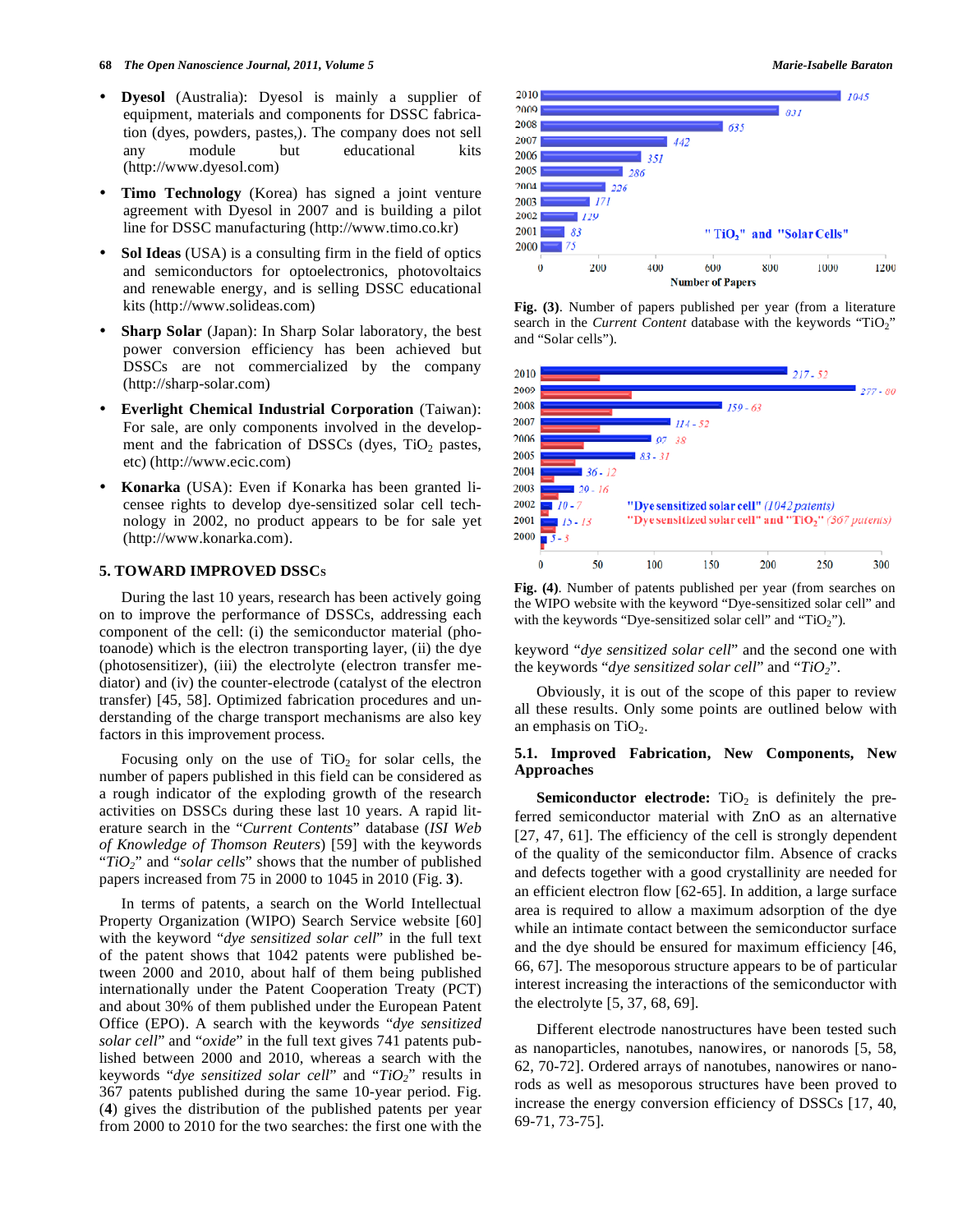Anatase is usually the preferred crystalline phase because the electron transport has been demonstrated to be faster than in the rutile phase [7, 17, 73, 76]. But mixtures of anatase and rutile have also been investigated [77]. Studies have additionally been reported on doping  $TiO<sub>2</sub>$  with different elements, such as nitrogen [78], and on  $TiO<sub>2</sub>$ -based composite structures containing  $C_{60}$  [79] or carbon nanotubes [80].

**Sensitizer (dye):** A development direction toward an improved dye consists in the enhancement of its photoresponse in the near IR region by engineering its molecular structure [37, 81]. Dyes have to fulfill several requirements like absorption in the visible region, efficient electron injection to the conduction band of the semiconductor, high stability, and reversibility of their redox chemistry [81, 82]. Obviously, the dye molecule should bear suitable anchoring groups to strongly attach to the  $TiO<sub>2</sub>$  surface [66, 81] while forming a monolayer to maximize the injection of the photoelectrons in the semiconductor. Indeed, the efficiency of the DSSC is strongly influenced by the thickness, the morphology and the homogeneity of the dye layer [43] and it has been proved that aggregates, even as small as dimers, dramatically reduce the photocurrent efficiency [83]. Therefore, the anchoring groups play an important role not only in the overall performance of the cell but also in its long-term stability [84]. The carboxyl group is generally regarded as one of the most efficient chemical groups to provide a stable attachment to the TiO<sub>2</sub> surface [66, 68, 84-87]. New dyes, often based on ruthenium complexes as well as on alternatives, are continuously investigated [81, 84, 86, 88, 89]. Tuning the electronic interactions between the dye and the  $TiO<sub>2</sub>$  surface is also envisaged by designing "supramolecular" compounds [68 and refs within].

**Electrolyte:** Amongst the many problems compromising the long-term stability of the DSSC performance, the leakage of the liquid electrolyte is one of the critical factors currently preventing DSSCs from successful commercialization on a large scale. Besides improved sealing of the cell, solid or quasi-solid (gels) electrolytes are being proposed as alternatives to the popular  $\Gamma/I_3$  system [90].

**Quantum dots sensitized solar cells (QDSSCs):**  Recently, a new approach to DSSCs consists in replacing the organo-metallic dye by short band gap semiconductor quantum dots (QDs), such as InP, InAs, CdSe, CdS or PbS [91- 98]. In the QDSSCs, the quantum dots serve as sensitizers and electrons are transferred to the  $TiO<sub>2</sub>$  wide band gap semiconductor. The size quantization property allows one to tune the visible response and by varying the size of the QDs, the QDSSCs can be tuned to absorb particular wavelengths ("rainbow solar cells") [69, 92, 99]. In some cases, organic linkers are used to attach the QDs to the  $TiO<sub>2</sub>$  surface [92] while in other cases, in situ QD deposition is performed *via* their precursor solutions (SILAR process) [96, 98]. Reported power conversion efficiencies of QDSSCs are not yet competitive with those of regular DSSCs [93].

#### **5.2. Stability and Degradation Mechanisms**

The performances of the DSSCs are currently limited by many factors, including degradation of the dye, leakage of the electrolyte, corrosion of the counter-electrode, poor quality and morphology of the semiconductor film leading to fast recombination of electron-hole pairs [71]. The poor longterm stability seems to be the most critical feature which has prevented DSSCs from a commercial success to date. A critical review of the stability studies has been published in 2004 by Figgemeier and Hagfeldt [53] and since then, progress toward detailed understanding of the physics and chemistry of DSSCs has remained slow due to the complexity of the system. This section outlines only a few of the major points carefully reported and analyzed in Figgemeier's article where more details can be found. It has to be noted that the results of the different stability studies published so far are extremely dependent on the cell fabrication parameters and on the measurement conditions.

Most attention is paid to the stability of the dye during DSSC operation as it is a subject of controversy. Whereas in some studies, the N3 dye can sustain  $10^8$  redox cycles (corresponding to 20 years of continuous operation) without noticeable loss of performance [100], in other studies the lifetime of the cell is so poor that stability measurements could not even be performed [36]. It has been reported that the dye in its oxidized state degrades through the loss of sulfur and therefore the rapid regeneration of the dye is one of the requirements for ensuring the cell stability [37]. A possible reason for the dye instability observed in some cells could be an insufficient iodide concentration in the electrolyte, thus limiting the regeneration of the dye [45, 52]. Using photocurrent imaging techniques, it appeared that the kinetics of the degradation of the cells is not homogeneous and that a key factor could be the concentration of the sensitizer buffering the degradation process in some areas of the cell. It was also noted that the N3 dye quickly degrades when exposed to ambient air, oxygen or humidity [64, 101], to temperatures higher than 125<sup>°</sup>C or to UV irradiation [101]. Another key question on the sensitizer degradation is the role played by the surface chemistry of  $TiO<sub>2</sub>$  [55] which at this point has not been elucidated (cf. section 6.2).

Sealing must be efficient so that pollutants, particularly water and oxygen, do not penetrate into the cell as it has been found that the degradation of the electrolyte can be strongly accelerated by the presence of water [53-55]. Poor sealing may also lead to evaporation and thus to the formation of bubbles [54]. In addition, the electrolyte solvent has a significant effect on the stability because any trace of water in the solvent can trigger hydrolysis reactions.

The physical and chemical nature of the  $TiO<sub>2</sub>$  surface appears as a crucial parameter to control the stability and the efficiency of the cell. Indeed, the surface charge influences the position of the conduction band edge and the Fermi level. In addition, the surface states (such as  $Ti^{4+}$  ions) and the surface reactivity can lead to the decomposition of the electrolyte or the dye [53]. The back electron transfer reaction is very sensitive to the chemical nature of the  $TiO<sub>2</sub>$  surface [46] and the binding geometry of the dye molecules adsorbed onto the  $TiO<sub>2</sub>$  surface is determined by the  $TiO<sub>2</sub>$  surface chemistry [46] (cf. section 6.5). In turn, the binding geometry of the dye may influence the electron injection into the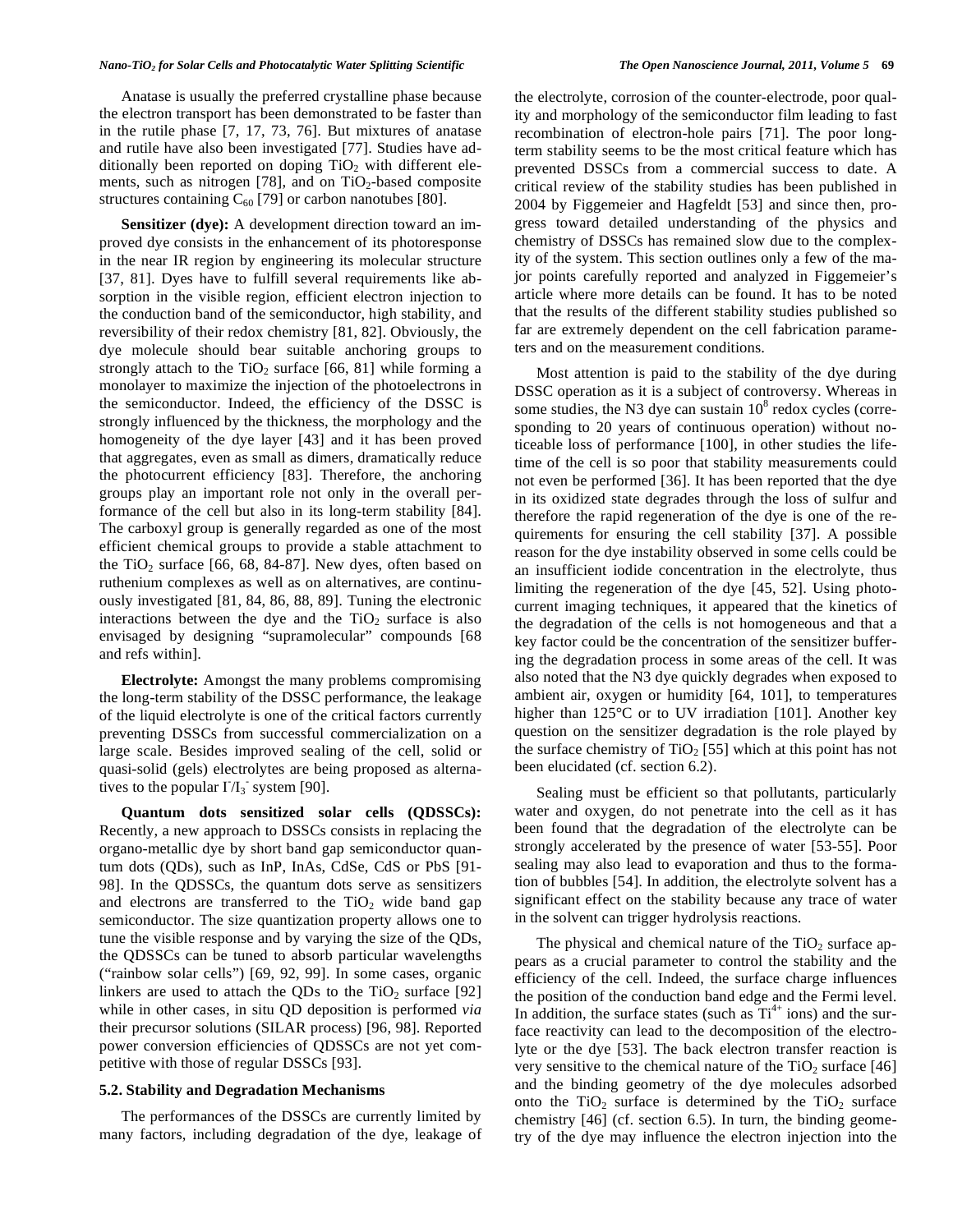semiconductor [42-43]. It also has to be noted that possible diffusion of platinum from the counter electrode can affect  $TiO<sub>2</sub>$  electrical and catalytic properties [53].

In any case, as pointed out by Figgemeier and Hagfeldt [53], accelerated testing of DSSC to simulate cell ageing over a 10-year period, remains a challenge because the parameters used for the accelerated testing do not necessarily reflect the long-term working conditions (e.g. higher light intensity). Therefore, fundamental understanding of the interactions between the DSSC components and of all physical and chemical phenomena taking place in a DSSC under operation is an absolute requirement to achieve stable and commercially viable cells.

# **6. OUR CONTRIBUTION TO THE IMPROVEMENT**  OF DSSCs: INFLUENCE OF THE TiO<sub>2</sub> SURFACE **CHEMISTRY ON THE DYE ATTACHMENT**

# **6.1. Complexity of DSSCs in terms of Surfaces and Interfaces**

The simplicity and cost-effectiveness of the standard fabrication process, leading to basic DSSCs like those proposed in educational kits, should not hide the complexity of the whole system. Indeed, in terms of interfaces and surface chemistry, DSSCs constitute extremely complex systems. Excluding the two electrodes, the core of the photoelectrochemical system includes several components which are not always precisely described in the many articles. Moreover, the origin of these components varies, which may lead to variations in the interfaces composition and therefore to differences in the interactions between the components.

- Firstly, the  $TiO<sub>2</sub>$  material may be a commercial product, or prepared in the lab according to different synthesis methods. Obviously, synthesis parameters vary from a research team to the other, leading to different particle shape and size, crystallinity, and surface chemistry.
- Secondly, depending on the origin of the  $TiO<sub>2</sub>$  particles, a solvent or a solvent mixture (sometimes including a surfactant) is used to obtain a colloid or a paste which is applied on the transparent electrode. Then, the  $TiO<sub>2</sub> film$ is dried and generally fired at 450°C in air.
- Thirdly, the dye based on ruthenium (such as N3, N719, N712) is dissolved in a solvent or a solvent mixture. The fired  $TiO<sub>2</sub>$  film is dipped, generally still warm, in the dye solution.
- Finally, a solution containing the iodine-based electrolyte fills the cell.

Moreover, various additives are sometimes used to improve efficiency or stability of the cell. So, as already noted [53], it is extremely difficult to establish sound comparison between the results published by different research groups.

### **6.2. Surfaces and Interfaces in DSSC Performance**

Interfaces and surface chemistry of the  $TiO<sub>2</sub>$  nanostructure play critical roles in the functioning of DSSCs [43] and eventually impact the energy conversion efficiency and the stability of the final device. However, these aspects are not always taken into consideration in the many research works.

Fig. (**5**) shows the number of papers published between 2000 and 2010 as obtained from a rapid literature search in the "*Current Contents*" database [59] with different combinations of keywords ("*TiO2*", "*solar cells*", "*interface*", "*surface*", "*surface chemistry*"). One can roughly conclude that 35% of the papers including the keywords "*TiO2*" and "*solar cells*" also include the keyword "*surface*" whereas 10% include "*interface*" and only 0.3% "*surface chemistry*". Obviously, Fig. (**5**) does not give an exact picture of the research efforts deployed worldwide on DSSCs, but the general trend indicates that the surface chemistry of the  $TiO<sub>2</sub>$  nanostructure has not yet been clearly identified by most researchers as a critical factor to be investigated and systematically controlled for DSSC optimization.

# "TiO," and "Solar Cells"

|          |                                  |                                                  |      |      | 4274 |
|----------|----------------------------------|--------------------------------------------------|------|------|------|
|          | and "Surface": 35%               |                                                  |      |      |      |
|          |                                  | 1508                                             |      |      |      |
|          | and "Interface": $10\%$          |                                                  |      |      |      |
|          | 458                              |                                                  |      |      |      |
|          | and "Surface Chemistry": $0.3\%$ |                                                  |      |      |      |
| 15       |                                  |                                                  |      |      |      |
| $\Omega$ | 1000                             | 2000                                             | 3000 | 4000 | 5000 |
|          |                                  | Number of Papers published between 2000 and 2010 |      |      |      |

**Fig. (5)**. Number of papers published between 2000 and 2010 (from a literature search in the *Current Content* database with different combinations of keywords).

Nevertheless, several research groups point out that the structure and the chemistry of the  $TiO<sub>2</sub>$  surface affect the binding geometry for the adsorbed dye molecules while, in turn, the type of the binding and the geometry of the bound dye molecules influence the efficiency of the charge injection from the dye to  $TiO<sub>2</sub>$  and possibly the overall stability of the cell [26, 46, 84-87]. Experiments show that the rate of the interfacial electron transfer can be very sensitive to small changes in the preparation of the semiconductor sample, the state of the surface and the proton concentration [46, 85]. Therefore, the efficiency of the cell is dependent on the surface properties of TiO<sub>2</sub> [62] and, as a consequence, the determination of the appropriate conditions for dye anchoring through surface treatment and/or tailoring of the  $TiO<sub>2</sub>$ nanoparticles is an important parameter for final optimization of DSSCs [87].

# **6.3. Fourier Transform Infrared (FTIR) Spectroscopy for the Study of DSSCs**

To study the attachment of the dye molecules to the  $TiO<sub>2</sub>$ surface, Fourier transform infrared (FTIR) spectroscopy is one of the preferred techniques. FTIR spectroscopy is indeed a powerful tool to investigate the adsorption of organic molecules on nanoparticle surfaces, to monitor the surface reactions, to probe the surface reactive sites and to characterize the chemical species eventually attached to the nanoparticle surface [102-103]. This technique has been used by several research groups to study the binding of the dye molecule to the TiO<sub>2</sub> surface [36, 66, 68, 87, 88, 101]. However, in most cases, the dye-sensitized solar cell is studied as a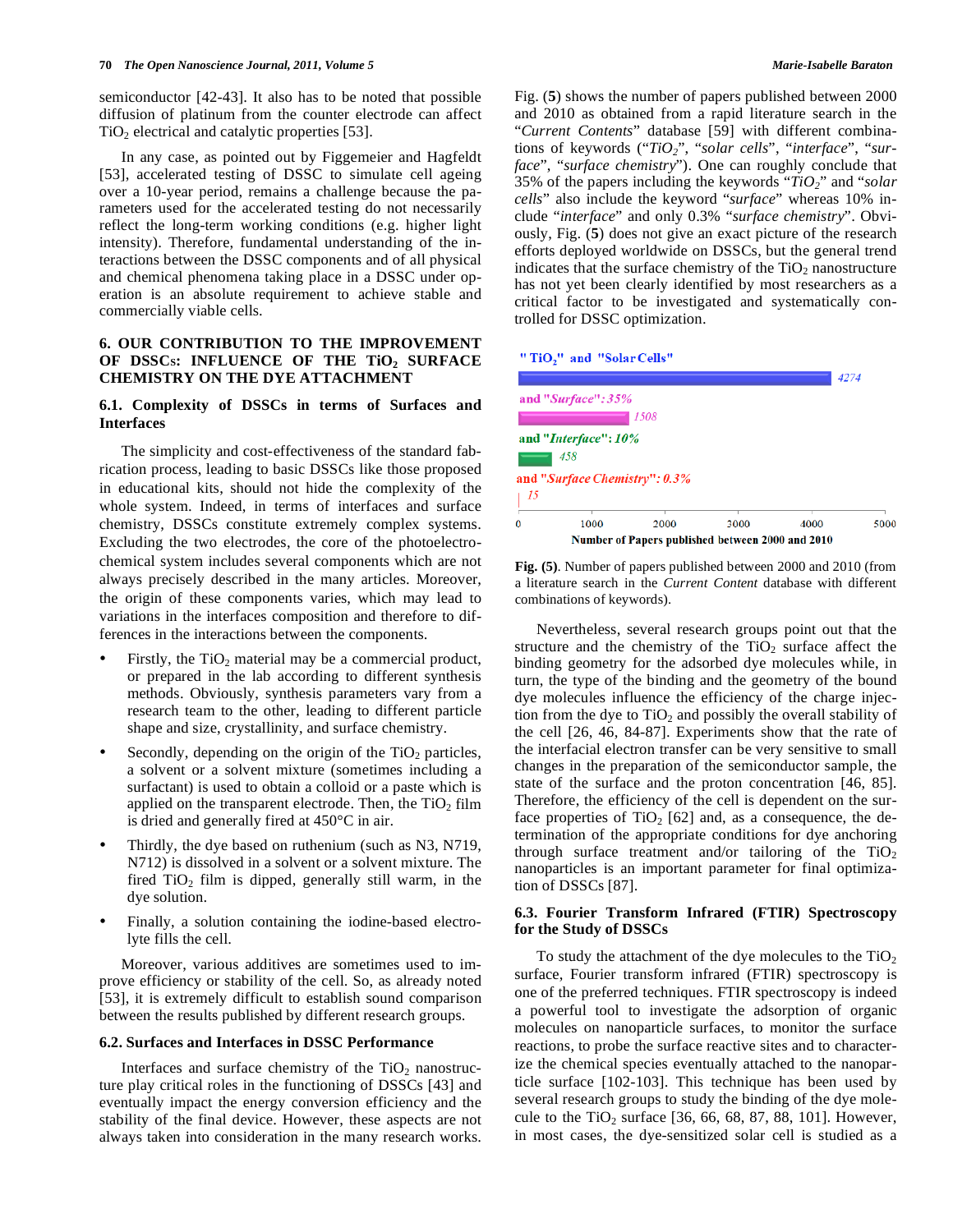

**Fig. (6)**. FTIR surface spectrum of TiO<sub>2</sub> nanoparticles at room temperature: (black) under atmosphere; (green) under dynamic vacuum; (blue) after desorption at 100°C; (red) after desorption at 450°C.

whole to directly correlate the IR results with other cell characteristics, such as efficiency or stability. But, the complexity of the system due to the large number of components and additives, all of them absorbing in the infrared range, does not allow a precise investigation of the chemical nature of the dye attachment to  $TiO<sub>2</sub>$ . In addition, the  $TiO<sub>2</sub>$  surface chemistry is seldom investigated prior to the dye attachment even though, as previously mentioned, it definitely has an influence on the binding. In other IR studies, the dye molecule is simulated with smaller molecules in order to get a deeper understanding of the attachment to  $TiO<sub>2</sub>$  [109-111]. It is this later approach that we have followed in our study as briefly described below.

It has to be noted that the purpose of this section is to highlight a technique for the analysis of the surface chemistry of the  $TiO<sub>2</sub>$  nanoparticles and to emphasize that, depending on the  $TiO<sub>2</sub>$  pre-treatment conditions, the dye molecules can attach differently to the  $TiO<sub>2</sub>$  surface, which, according to the literature and as explained in sections 5.2 and 6.2, may have consequences on the DSSC efficiency. This section is not intended to thoroughly describe the infrared study of the  $TiO<sub>2</sub>$  surface chemistry and to discuss the geometry and stability of the dye attachment to the  $TiO<sub>2</sub>$  surface. Another article specifically dedicated to the IR spectroscopic study of the dye attachment to the surface of  $TiO<sub>2</sub>$  nanoparticles is currently under preparation.

It is agreed that the carboxylic functional groups of the dye molecule serve as grafting agents to the  $TiO<sub>2</sub>$  surface even though the anchoring nature is still under debate as well as the role of the OH groups at the  $TiO<sub>2</sub>$  surface [66, 84-88].

Our contribution to the improvement of the DSSC performance is to study the attachment of the carboxylic group to the  $TiO<sub>2</sub>$  surface as a function of the preparation or pretreatment conditions of the  $TiO<sub>2</sub>$  material, and to elucidate the role played by the OH groups at the  $TiO<sub>2</sub>$  surface in the attachment. For this purpose, the acetic acid molecule, which contains one carboxylic group is taken as a case study schematically representing the dye molecule. It is obvious that our experiments do not reflect a real DSSC under its operating conditions but our final objective is the optimization of the DSSC fabrication process through the understanding of surface phenomena on model systems.

The setup for the FTIR analyses has been described elsewhere as well as the sample preparation conditions and the experimental procedure [102, 112, 113]. The experiments were performed *in situ* by FTIR spectroscopy in transmission mode. The  $TiO<sub>2</sub>$  nanoparticles used for these studies are a mixture of the anatase (70%) and rutile (30%) phases (P25 from Degussa) and the average primary particle diameter is 21 nm with a specific surface area of  $50\pm15$  m<sup>2</sup>/g. The TiO<sub>2</sub> nanoparticles, slightly pressed into a thin pellet, are desorbed under dynamic vacuum at temperatures chosen to best fit the different steps of the DSSC standard fabrication procedure.

We study the interactions of acetic acid with the  $TiO<sub>2</sub>$ surface depending on the  $TiO<sub>2</sub>$  pretreatment conditions which lead to different levels of surface hydration and hydroxylation.

#### **6.4. FTIR Surface Spectra of TiO<sub>2</sub> Nanoparticles**

The infrared spectrum of the surface of the  $TiO<sub>2</sub>$  nanoparticles is shown in Fig. (**6**) as a function of the desorption temperature. The two main absorption regions (3750-2800  $cm^{-1}$  and 1700-1500  $cm^{-1}$ ) are due to the stretching and bonding vibrations of the OH bonds,  $v(OH)$  and  $\delta(OH)$ , both in OH groups directly linked to the  $TiO<sub>2</sub>$  surface and in adsorbed water molecules. After evacuation at room temperature, part of the OH groups at the  $TiO<sub>2</sub>$  surface is freed from hydrogen-bonded water. After desorption at 100°C, most of the hydrogen-bonded water molecules have been eliminated and the absorption bands are due to surface OH groups either isolated or interacting with other adjacent surface OH groups*.* After desorption at 450°C, only isolated surface OH groups remain with their absorption frequencies in the 3750-  $3600 \text{ cm}^{-1}$  region.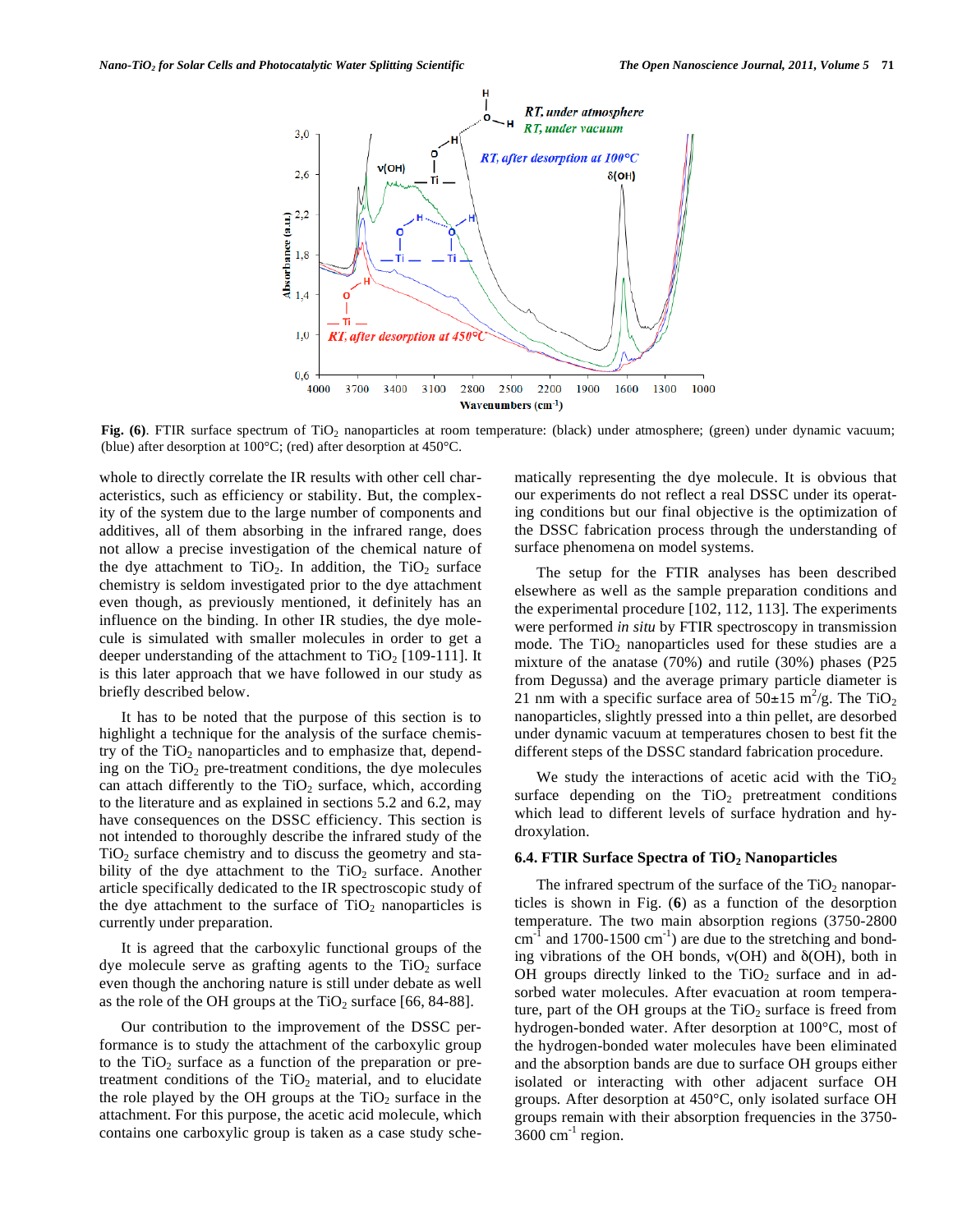

**Fig. (7).** Possible geometries for carboxylate species coordinated on a metal oxide surface. From left to right: monodentate, bridging bidentate, chelating bidentate.

The multiplicity of the  $v(OH)$  absorption bands indicates the presence of different types of OH groups at the  $TiO<sub>2</sub>$  surface, which is due to the different coordination states of the Ti atoms within the surface and to the different crystalline exposed faces of both rutile and anatase phases [114-121]. Obviously these different OH surface groups have different acido-basicity [114-117]. Hence, the infrared surface spectrum of the TiO<sub>2</sub> nanoparticles desorbed at  $450^{\circ}$ C gives information on the surface chemistry of the nanoparticles and on its reproducibility over different batches and over different synthesis conditions or methods.

The many studies of the  $TiO<sub>2</sub>$  surface chemistry have proved that both acidic and basic sites are present on  $TiO<sub>2</sub>$ surfaces [114, 117, 118, 120, 122-124] and that the surface chemistry of  $TiO<sub>2</sub>$  is very dependent on the degree of the surface hydration, on the sample preparation conditions and on the presence of impurities [114, 118-120, 124].

# **6.5. Adsorption of Acetic Acid on TiO<sub>2</sub> Nanoparticles**

Besides molecular adsorption, carboxylic acids can strongly coordinate to metal oxide surfaces *via* dissociative adsorption involving the breakage of the OH bond [109, 125- 129]. The participation of the OH groups on the metal oxide surface leads to the formation of water. The carboxylate species resulting from the carboxylic acid dissociation may bind to the metal oxide surface according to different geometries, such as monodentate, bridging bidentate or chelating bidentate species (Fig. **7**) depending on the surface chemistry of the metal oxide and on the crystalline structure of the exposed faces [125, 130]. In addition to the thermal stability of the adsorbed species which gives information on the strength of the binding, it has been demonstrated that the wavenumber separation ( $\Delta v$ ) between the asymmetric  $v_{as}(COO)$  and symmetric  $v_s$ (COO) CO stretching frequencies (1700-1200  $cm^{-1}$  range) of the attached carboxylate species gives an indication of their binding geometry. For monodentate species,  $\Delta v$  is much larger than the wavenumber separation for ionic complexes ( $\Delta v_{\text{ionic}}$  around 140 cm<sup>-1</sup>) whereas for bidentate species,  $\Delta v$  is much less than  $\Delta v_{\text{ionic}}$ . Bridging bidentate species generally exhibit larger  $\Delta v$  values than chelating bidentate species, close to  $\Delta v_{\text{ionic}}$  [109, 130-135].

The IR spectrum of the adsorption of acetic acid at 100°C on the  $TiO<sub>2</sub>$  nanoparticles desorbed at 450 $^{\circ}$ C is presented in Fig. (**8**). As soon as acetic acid is in contact with this pretreated  $TiO<sub>2</sub>$  surface, all surface OH groups are completely and immediately eliminated as indicated by the disappearing of the  $v(OH)$  absorption bands in the 3750-3600 cm<sup>-1</sup> region. The two strong bands at 1535 and  $1452 \text{ cm}^{-1}$  are respectively assigned to the  $v_{as}$  (COO) and  $v_s$ (COO) vibrations in acetate groups coordinated to the  $TiO<sub>2</sub>$  surface. No absorption band above  $1700 \text{ cm}^{-1}$  which would have been indicative of the presence of C=O bonds is observed. According to the Deacon's rule [134-135], the wavenumber separation between  $v_{\text{as}}$  (COO) and  $v_{\text{s}}$ (COO) ( $\Delta v = 83 \text{ cm}^{-1}$ ) indicates a coordination in bidentate geometry and suggests a chelating configuration. However, it appears that this type of geometry is unlikely on titania as it would lead to hepta-coordinated  $Ti<sup>4+</sup>$ [109]. Density functional calculations together with photoelectron diffraction, STM and AFM studies also argue in favor of a bridging bidentate geometry [125, 136, 137]. As expected, these bridged acetate species are quite stable. They indeed resist a desorption at 300°C and they are mainly eliminated at 450°C.

As explained above, when  $TiO<sub>2</sub>$  is desorbed at  $100^{\circ}$ C only, the surface OH groups are not yet totally isolated from each other (spectra not shown). In this case also, acetic acid adsorption leads to the formation of acetate groups. However, even after a 30-minute contact, the  $v(OH)$  absorption band (centered at 3654 cm<sup>-1</sup>) of the OH groups at the  $TiO<sub>2</sub>$ surface is still clearly visible indicating that only part of



**Fig. (8)**. FTIR surface spectrum of TiO<sub>2</sub> nanoparticles at 100°C: (red) after desorption at 450°C; (pink) after adsorption of acetic acid at 100°C.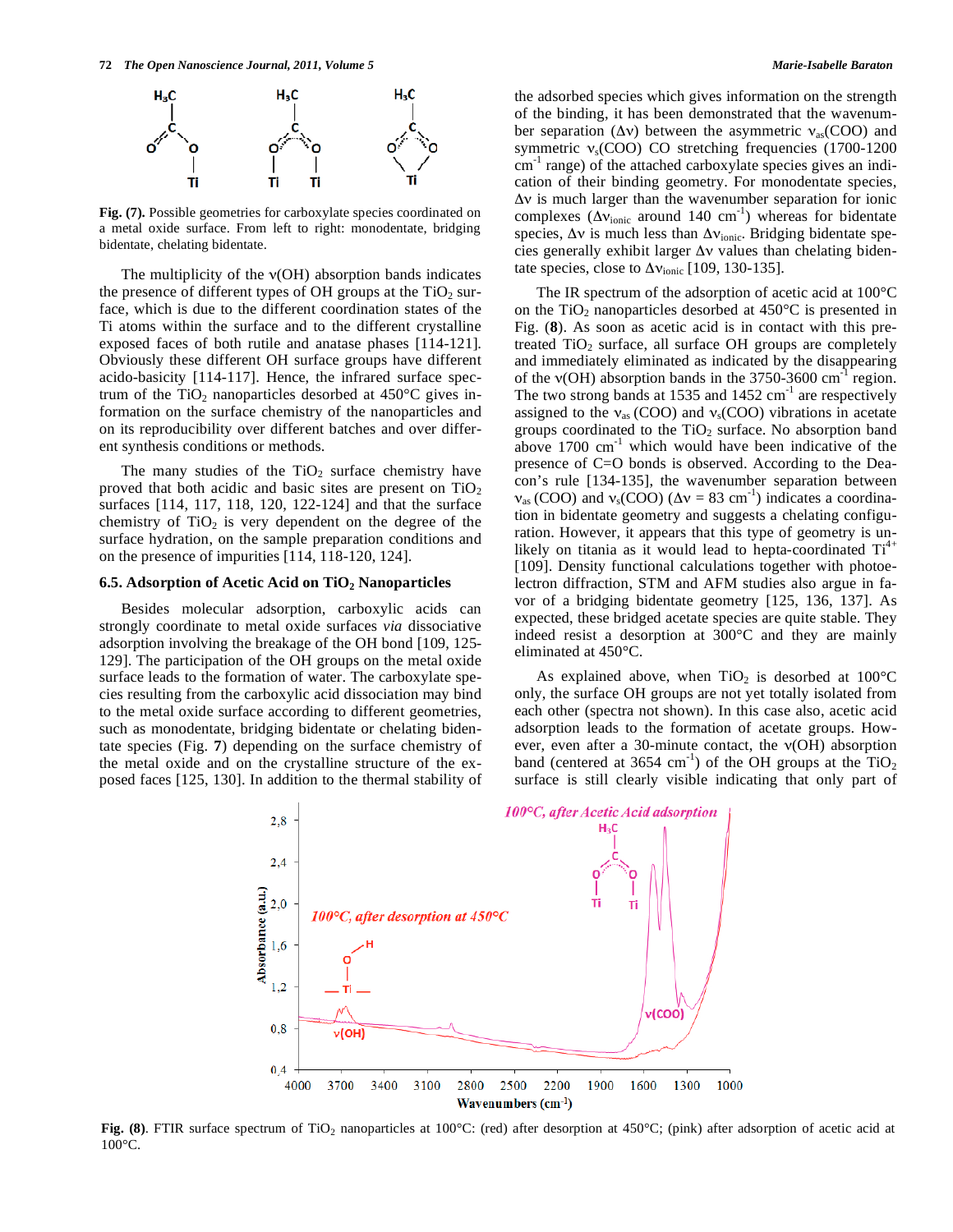

Fig. (9). FTIR surface spectrum of TiO<sub>2</sub> nanoparticles at room temperture: (green) under dynamic vacuum; (pink) after adsorption of acetic acid at room temperature.

these surface OH groups participate in the attachment. The shapes and frequencies of the  $v_{as}$  (COO) and  $v_s$ (COO) absorption bands  $(1530 \text{ and } 1451 \text{ cm}^{-1}$  respectively) of the attached acetate species are similar to those observed on the TiO<sub>2</sub> surface pre-treated at  $450^{\circ}$ C. Like in the previous case, these bridging bidentate acetates are mainly eliminated by desorption at 450°C.

When  $TiO<sub>2</sub>$  is only desorbed at room temperature, a large part of the OH groups at the  $TiO<sub>2</sub>$  surface is hydrogenbonded (cf. Fig. **6**)*.* When acetic acid is adsorbed at room temperature on such  $TiO<sub>2</sub>$  surface (Fig. 9), the frequency shift of the broad band centered at  $3270 \text{ cm}^{-1}$  to  $3190 \text{ cm}^{-1}$ together with the decrease of the OH bending band at 1622 cm<sup>-1</sup> prove that hydrogen-bonded water molecules are released and replaced with acetic acid molecules which form new hydrogen bonds with the surface OH groups. Indeed, acetic acid interacts more strongly with the  $TiO<sub>2</sub>$  surface than water and can displace water molecules from the surface [125, 138]. Acetate species are then steadily formed and, like in the previous two cases, adsorbed on the surface in the bridging bidentate geometry (absorption bands at 1529 and  $1449 \text{ cm}^{-1}$ ). Also similarly to the previous two cases, the surface OH groups which are not hydrogen-bonded are consumed in the adsorption of acetic acid as proved by the disappearing of their corresponding absorption bands in the  $3650$  cm<sup>-1</sup> region.

Besides, two new bands are observed in the  $v(COO)$  absorption range at  $1672$  and  $1301$  cm<sup>-1</sup>. The wavenumber separation is about  $370 \text{ cm}^{-1}$  and, according to the Deacon's rule, this  $\Delta v$  value indicates the formation of monodentate acetate species. A desorption at 100°C eliminates hydrogen bonded species while the two bands at 1672 and 1301 cm-1 disappear. This disappearing that could be correlated with the increase of the  $1529$  and  $1449$  cm<sup>-1</sup> bands would be explained by the transformation of monodentate acetates into bridging bidentate acetates. This would be consistent with the results of DFT calculations on formic acid adsorption on anatase which suggest that even though bridging bidentate species are more stable that monodentates, an energy barrier needs to be overcome for monodentate to transform into bridging bidentate [125, 131].

In summary, whatever the pretreatment of the  $TiO<sub>2</sub>$ nanoparticles, acetic acid strongly coordinates to the  $TiO<sub>2</sub>$ surface as acetate species preferably in the bridging bidentate geometry. In parallel, OH groups are removed from the  $TiO<sub>2</sub>$ surface, thus indicating their involvement in the coordination of acetic acid molecules and the formation of water.

When the  $TiO<sub>2</sub>$  sample is simply desorbed at room temperature, water molecules hydrogen-bonded to the  $TiO<sub>2</sub>$  surface are released and replaced with acetic acid molecules. Simultaneously, acetate species are formed which coordinate in both monodentate and bridging bidentate geometries. The former species transform into the more stable bridging bidentate acetates by heating at 100°C. In this case also, OH groups not involved in hydrogen bonds participate in the coordination of acetic acid molecules and are removed from the  $TiO<sub>2</sub>$  surface.

From these experiments it can be concluded that the  $TiO<sub>2</sub>$ nanoparticles should undergo a heat treatment to 450°C before dye adsorption in order to minimize the presence of water and maximize the strength of the dye attachment.

As the  $TiO<sub>2</sub>$  pastes used for the DSSC fabrication are often based on alcoholic media, we have also studied the interactions of acetic acid with the  $TiO<sub>2</sub>$  surface on which ethanol has been initially adsorbed. It is indeed known that ethanol can strongly react with metal oxide surfaces [110-111] and that alcohols and carboxylic acids can compete to adsorb on such surfaces [138]. Our latest results are being submitted for publication.

# **CONCLUSIONS AND PERSPECTIVES**

Independently of its large use as white powder pigment, titania exhibits multiple properties which make this material particularly attractive for various high-added value applications, particularly those related to medicine and environment protection. In the field of clean energy, photocatalytic water splitting and dye-sensitized solar cells definitely benefit from titania processed at the nanometer scale. However, after 20 years of research at least, these two applications have not yet found their way to successful commercialization. Many problems are still to be solved, specially at the surfaces and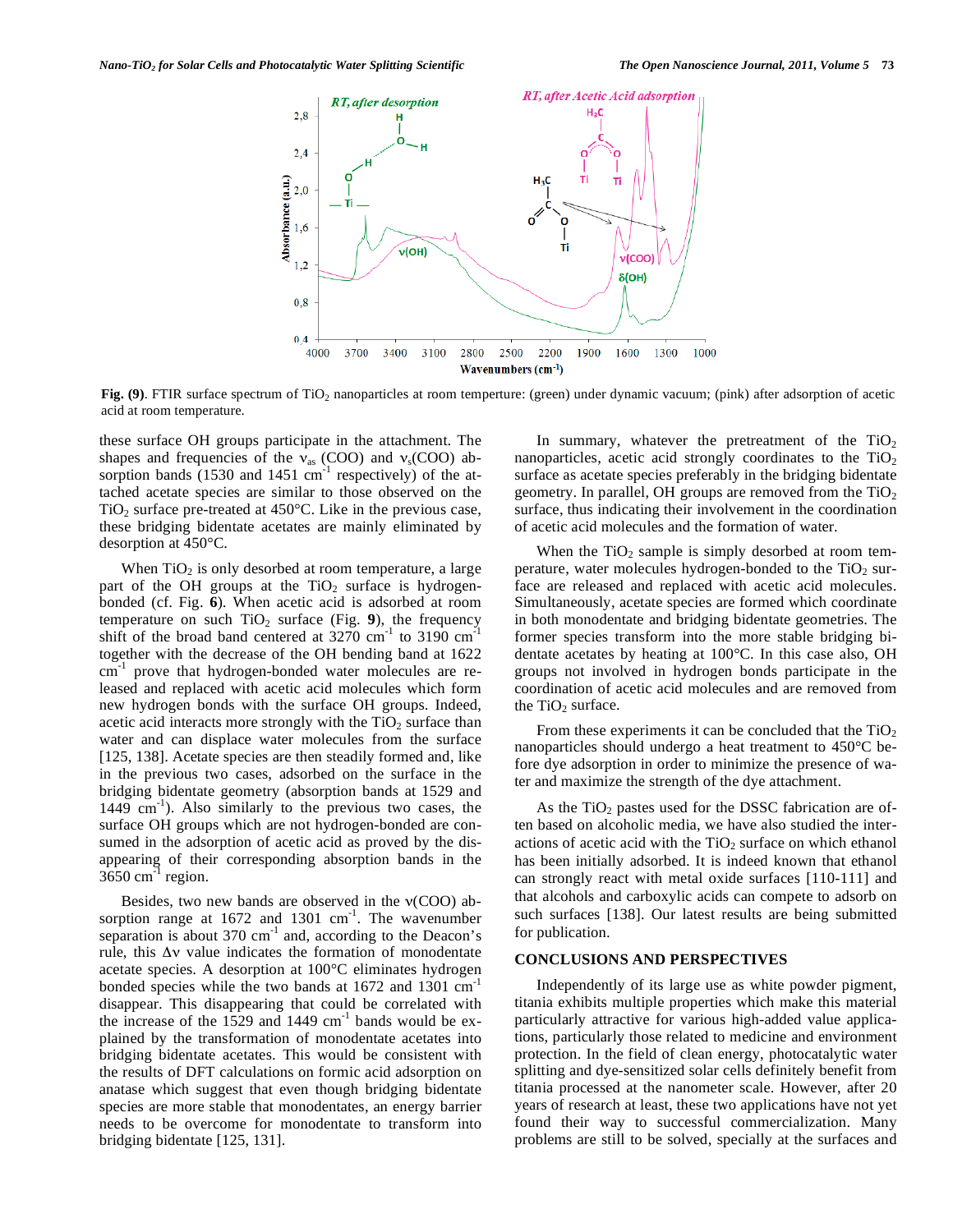interfaces in systems as complex as DSSCs. Amongst the major challenges to be taken up, the surface chemistry of nano-titania certainly represents a critical parameter to be controlled, mastered and monitored for reproducible and sustainable improvement of DSSCs.

#### **CONFLICT OF INTEREST**

None Declared.

# **ACKNOWLEDGEMENT**

None Declared.

# **REFERENCES**

- [1] Reck, E.; Richards, M. Titanium dioxide Manufacture, environment and life cycle analysis: The tioxide experience*. Surf. Coat. Int., Part B: Coat. Trans.*, **1977**, *80*, 568-572.
- [2] Wang, Z.; Helmersson, U.; Käll, P.-O. Optical properties of anatase  $TiO<sub>2</sub>$  thin films prepared by aqueous sol–gel process at low temperature. *Thin Solid Films*, **2002**, *405*, 50-54.
- [3] ICIS Chemical Industry News website: http://www.icis.com/v2/chemicals/9076546/titanium-dioxide/uses.html (accessed: June 27, 2011).
- [4] Ertl, G.; Knözinger, H.; Schüth, F.; Weitkamp, J. (Eds.). *Handbook of Heterogeneous Catalysis*; Wiley-VCH Verlag GmbH& Co. KGaA: Weinheim (Germany), **2008**, Vol. 4.
- [5] Chen, X.; Mao, S.S. Titanium dioxide nanomaterials: Synthesis, properties, modifications and applications. *Chem. Rev.*, **2007**, *107*, 2891-2959.
- [6] Linsebigler, A.L.; Lu, G.; Yates Jr., J.T. Photocatalysis on  $TiO<sub>2</sub>$ surfaces: Principles, mechanisms, and selected results. *Chem. Rev*., **1995**, *95*, 735-758.
- [7] Wold, A. Photocatalytic properties of TiO<sub>2</sub>. *Chem. Mater.*, 1993, 5, 280-283.
- [8] Fujishima, A.; Honda, K. Electrochemical photolysis of water at a semiconductor electrode. *Nature*, **1972**, *238*, 37-38.
- [9] Gu, Z.-Z.; Fujishima, A.; Sato, O. Patterning of a colloidal crystal film on a modified hydrophilic and hydrophobic surface. *Angew. Chem. Int. Ed.*, **2002**, *41*, 2067-2070.
- [10] Sirghi, L.; Hatanaka, Y. Hydrophilicity of amorphous  $TiO<sub>2</sub>$  ultrathin films. *Surf. Sci.*, **2003**, *530*, L323-L327.
- [11] Nordic Mining website: http://www.nordicmining.com/ and http://www.engeboprosjektet.no/ (accessed: June 27, 2011)
- [12] Artikol website: http://www.artikol.com (accessed: June 27, 2011)
- [13] Tian, G.-L.; He, H.-B.; Shao, J.-D. Effects of microstructure of TiO2 thin films on optical band gap energy. *Chin. Phys. Lett.*, **2005**, *22*, 1787-1789.
- [14] Wunderlich, W.; Miao, L.; Tanemura, M.; Tanemura, S.; Jin, P.; Kaneko, K.; Terai, A.; Nabatova-Gabin, N.; Belkada, R. Ab-initio calculations of the optical band-gap of TiO<sub>2</sub> thin films. *Int. J. Nanosci.*, **2004**, *3*, 439-445.
- [15] Zhang, H.; Banfield, J.F. Thermodynamic analysis of phase stability of nanocrystalline titania. *J. Mater. Chem.*, **1998**, *8*, 2073-2076.
- [16] Berger, T.; Sterrer, M.; Diwald, O.; Knözinger, E.; Panayotov, D.; Thompson, T.L.; Yates Jr., J.T. Light-induced charge separation in anatase TiO2 particles. *J. Phys. Chem. B*, **2005**, *109*, 6061-6068.
- [17] Pavasupree, S.; Jitputti, J.; Ngamsinlapasathian, S.; Yoshikawa, S. Hydrothermal synthesis, characterization, photocatalytic activity and dye-sensitized solar cell performance of mesoporous anatase TiO2 nanopowders. *Mater. Res. Bull.*, **2008**, *43*, 149-157.
- [18] Cai, R.; Hashimoto, K.; Kubota, Y.; Fujishima, A. Increment of photocatalytic killing of cancer cells using  $TiO<sub>2</sub>$  with the aid of superoxide dismutase. *Chem. Lett*., **1992**, 427-430.
- [19] Sunada, K.; Watanabe, T.; Hashimoto, K. Studies on photokilling of bacteria on TiO2 thin film. *J. Photochem. Photobiol. A*, **2003**, *156*, 227-233.
- [20] O'Regan, B.; Grätzel, M. A low-cost, high-efficiency solar cell based on dye-sensitized colloidal TiO<sub>2</sub> films. *Nature*, 1991, 353, 737-740.
- [21] Nanoposts Report: *Commercial applications for photocatalytic nanoparticle titania*, published Oct. 2010: http://www.nanoposts.moonfruit.com/ (accessed: June 27, 2011).
- [22] DuPont Report: *Titanium dioxide: A brief overview of TiO<sub>2</sub> pigments compared with TiO2 nanomaterials*, Mars 2010: http://www.dtsc.ca.gov/TechnologyDevelopment/Nanotechnology/ upload/Whiting-\_TiO2\_Uses.pdf (accessed: June 27, 2011).
- [23] MarketResearch website: http://www.marketresearch.com/ (accessed: June 27, 2011).
- [24] Ogilvie Robichaud, C.; Uyar, A.E.; Darby, M.R.; Zucker, L.G.; Wiesner, M.R. Estimates of upper bounds and trends in nano-TiO<sub>2</sub> production as a basis for exposure assessment. *Environ. Sci. Technol.*, **2009**, *43*, 4227-4233.
- [25] Kronos, private communication. Website: http://www.kronostio2.com/ (accessed: June 27, 2011).
- [26] Nowotny, J.; Bak, T.; Nowotny, M.K.; Sheppard, L.R. Titanium dioxide for solar-hydrogen. I. Functional properties. *Int. J. Hydrogen Energy*, **2007**, *32*, 2609-2629.
- [27] Hu, X.; Li, G.; Yu, J.C. Design, fabrication, and modification of nanostructured semiconductor materials for environmental and energy applications. *Langmuir*, **2010**, *26*, 3031-3039.
- [28] *An assessment of solar energy conversion technologies and research opportunities*, report issued by the Global Climate and Energy Project (GCEP) of Stanford University, Summer **2006**.
- [29] Asahi, R.; Morikawa, T.; Ohwaki, T.; Aoki, K.; Taga, Y. Visiblelight photocatalysis in nitrogen-doped titanium oxides. *Science*, **2001**, *293*, 269-271.
- [30] Khan, S.U.M.; Al-Shahry, M.; Ingler Jr, W.B. Efficient photochemical water splitting by a chemically modified n-TiO<sub>2</sub>. Science, **2002**, *297*, 2243-2245.
- [31] Service, R.F. Catalyst Boosts Hopes for Hydrogen Bonanza*. Science*, **2002**, *297*, 2189-2190.
- [32] Osterloh, F.E.; Parkinson, B.A. Recent developments in solar water-splitting photocatalysis. *MRS Bull*., **2011**, *36*, 17-22.
- [33] Mor, G.K.; Shankar, K.; Paulose, M.; Varghese, O.K.; Grimes, C.A. Enhanced photocleavage of water using titania nanotube arrays. *Nano Lett.*, **2005**, *5*, 191-195.
- [34] Khan, S.U.M.; Sultana, T. Photoresponse of n-TiO<sub>2</sub> thin film and nanowire electrodes*.* Sol. Energy Mater. Sol. Cells, **2003**, *76*, 211- 221.
- [35] Osterloh, F.E.; Parkinson, B.A. (Eds), Recent developments in solar water-splitting photocatalysis, *MRS Bull.*, **2011**, *36*, pp. 17- 55.
- [36] Grünwald, R.; Tributsch, H. Mechanisms of instability in Ru-based dye sensitization solar cells. *J. Phys. Chem. B*, **1997**, *101*, 2564- 2575.
- [37] Grätzel, M. Dye-sensitized solar cells. *J. Photochem. Photobiol. C*, **2003**, *4*, 145-153.
- [38] Tributsch, H. Reaction of excited chlorophyll molecules at electrodes and in photosynthesis*. Photochem. Photobiol.*, **1972**, *16*, 261-269.
- [39] Chiba, Y.; Islam, A.; Watanabe, Y.; Komiya, R.; Koide, N.; Han, L. Dye-sensitized solar cells with conversion efficiency of 11.1%. *Jpn. J. Appl. Phys.*, **2006**, *45*, L638-L640.
- [40] Nattestad, A.; Mozer, A.J.; Fischer, M.K.R.; Cheng, Y.-B.; Mishra, A.; Bäuerle, P.; Bach, U. Highly efficient photocathodes for dyesensitized tandem solar cells. *Nature Mater.*, **2010**, *9*, 31-35.
- [41] Grätzel, M. Solar energy conversion by dye-sensitized photovoltaic cells*. Inorg. Chem.*, **2005**, *44*, 6841-6851.
- [42] Lagref, J.-J.; Nazeeruddin, M.K.; Grätzel, M. Artificial photosynthesis based on dye-sensitized nanocrystalline  $TiO<sub>2</sub>$  solar cells. *Inorg. Chim. Acta*, **2008**, *361*, 735-745.
- [43] Marquet, P.; Andersson, G.; Snedden, A.; Kloo, L.; Atkin, R. Molecular scale characterization of the titania-dye-solvent interface in dye-sensitized solar cells. *Langmuir*, **2010**, *26*, 9612-9616.
- [44] Schiffmann, F.; VandeVondele, J.; Hutter, J.; Urakawa, A.; Wirz, R.; Baiker, A. An atomistic picture of the regeneration process in dye sensitized solar cells. *Proc. Natl. Acad. Sci. U.S.A.*, **2010**, *107*, 4830-4833.
- [45] Grätzel, M. Sol-gel processed TiO<sub>2</sub> films for photovoltaic applications. *J. Sol-Gel Sci. Technol.*, **2001**, *22*, 7-13.
- [46] Martini, I.; Hodak, J.H.; Hartland, G.V. Effect of water on the electron transfer dynamics of 9-anthracenecarboxylic acid bound to TiO<sub>2</sub> nanoparticles: Demonstration of the Marcus inverted region. *J. Phys. Chem. B*, **1998**, *102*, 607-614.
- [47] Bauer, C.; Boschloo, G.; Mukhtar, E.; Hagfeldt, A. Electron injection and recombination in  $Ru(dcbpy)_{2}(NCS)_{2}$  sensitized nanostructured ZnO. *J. Phys. Chem. B*, **2001**, *105*, 5585-5588.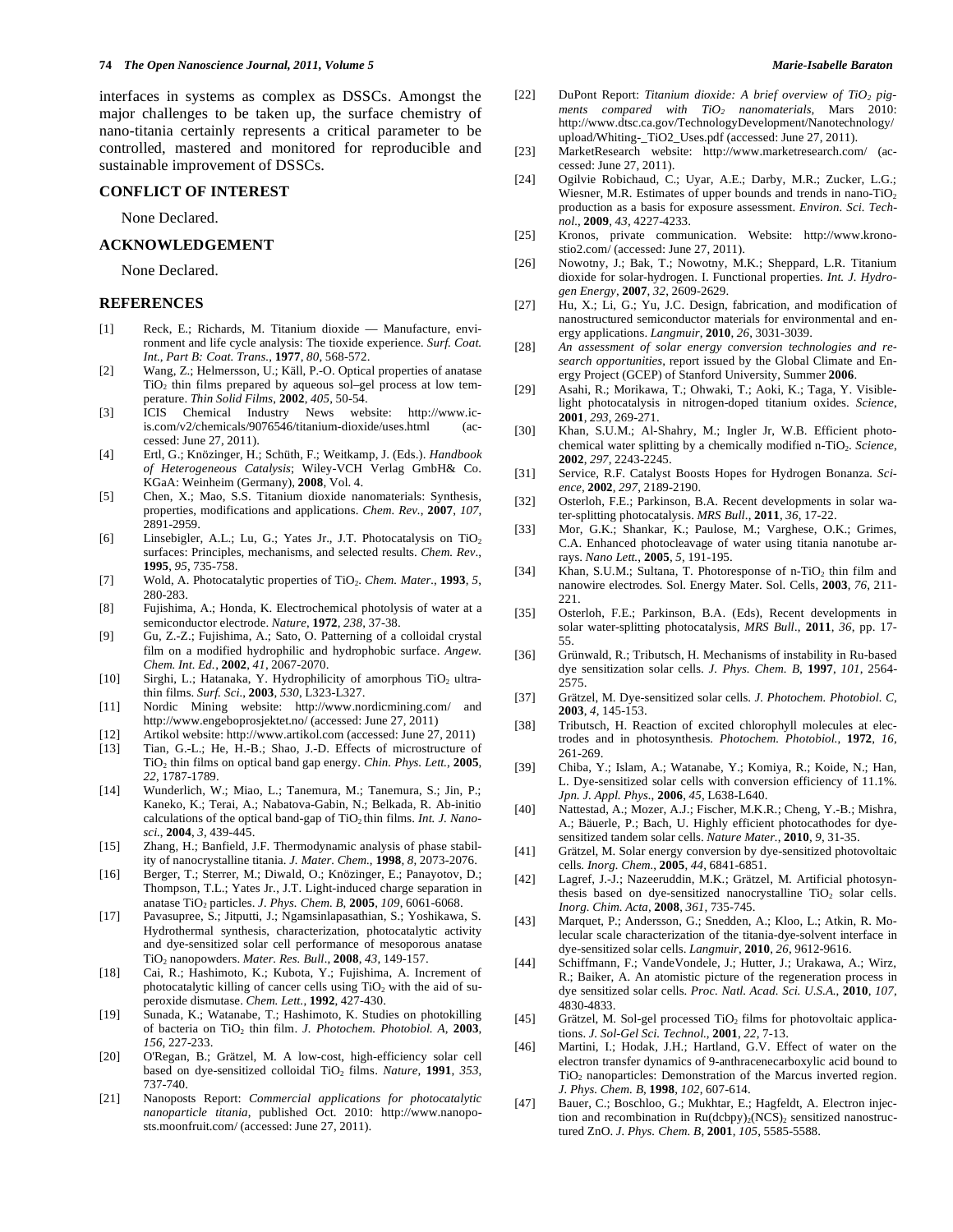- [48] Brabec, C.J. Organic photovoltaics: Technology and market. *Sol. Energy Mater. Sol. Cells*, **2004**, *83*, 273-292.
- [49] Dennler, G.; Scharber, M.C.; Brabec, C.J. Polymer-fullerene bulkheterojunction solar cells. *Adv. Mater.*, **2009**, *21*, 1323-1338.
- [50] Gaudiana, R. Third-generation photovoltaic technology The potential for low-cost solar energy conversion. *J. Phys. Chem. Lett.*, **2010**, *1*, 1288-1289.
- [51] Samsung website: http://samsungsdi.com/nextenergy/dssc-solarcell-battery.jsp (accessed: June27, 2011).
- [52] Kohle, O.; Grätzel, M.; Meyer, A.F.; Meyer, T.B. The photovoltaic stability of bis(isothiocyanato)ruthenium(II)-bis-2,2'-bipyridine-4,4'-dicarboxylic acid and related sensitizers. *Adv. Mater.*, **1997**, *9*, 904-906.
- [53] Figgemeier E.; Hagfeldt, A. Are dye-sensitized nano-structured solar cells stable? An overview of device testing and component analyses. *Int. J. Photoenergy*, **2004**, *6*, 127-140.
- [54] Macht, B.; Turrión, M.; Barkschat, A.; Salvador, P.; Ellmer, K.; Tributsch, H. Patterns of efficiency and degradation in dye sensitization solar cells measured with imaging techniques. *Sol. Energy Mater. Sol. Cells*, **2002**, *73*, 163-173.
- [55] Barkschat, A.; Moehl, T.; Macht, B.; Tributsch, H. The function of  $TiO<sub>2</sub>$  with respect to sensitizer stability in nanocrystalline dye solar cells. *Int. J. Photoenergy*, **2008**, Article ID 814951, 13 pp.
- [56] Frost & Sullivan website: http://www.frost.com/ (accessed: June 27, 2011).
- [57]  $4<sup>th</sup> International Conference on the Industrialisation of Dye Solar$ Cells (DSC-IC 2010) website: http://www.dsc-ic.com (accessed: June 27, 2011).
- [58] Kang, S.H.; Choi, S.-H.; Kang, M.-S.; Kim, J.-Y.; Kim, H.-S.; Hyeon, T.; Sung, Y.-E. Nanorod-based dye-sensitized solar cells with improved charge collection efficiency. *Adv. Mater.*, **2008**, *20*, 54-58.
- [59] ISI Web of Knowledge of Thomson Reuters website: http://wokinfo.com/ (accessed: June 27, 2011).
- [60] World Intellectual Property Organization (WIPO) Search Service website: http://www.wipo.int/patentscope (accessed: June 27, 2011).
- [61] Lincot, D. Solution growth of functional zinc oxide thin films and nanostructures. *MRS Bull.*, **2010**, *35*, 778-789.
- [62] Tsoukleris, D.S.; Arabatzis, I.M.; Chatzivasiloglou, E.; Kontos, A.I.; Belessi, V.; Bernard, M.C.; Falaras, P. 2-Ethyl-1-hexanol based screen-printed titania thin films for dye-sensitized solar cells. *Sol. Energy*, **2005**, *79*, 422-430.
- [63] Agarwala, S.; Kevin, M.; Wong, A.S.W.; Peh, C.K.N.; Thavasi, V.; Ho, G.W. Mesophase ordering of TiO<sub>2</sub> film with high surface area and strong light harvesting for dye-sensitized solar cell. *Appl. Mater. Interfaces*, **2010**, *2*, 1844-1850.
- [64] Kallioinen, J.; Benkö, G.; Myllyperkiö, P.; Khriachtchev, L.; Skårman, B.; Wallenberg, R.; Tuomikoski, M.; Korppi-Tommola, J.; Sundström, V.; Yartsev, A.P. Photoinduced ultrafast dynamics of  $Ru(dcbpy)<sub>2</sub>(NCS)<sub>2</sub>$ -sensitized nanocrystalline TiO<sub>2</sub> films: The influence of sample preparation and experimental conditions. *J. Phys. Chem. B*, **2004**, *108*, 6365-6373.
- [65] Nguyen, T.-V.; Lee, H.-C.; Yang, O.-B. The effect of pre-thermal treatment of  $TiO<sub>2</sub>$  nano-particles on the performances of dyesensitized solar cells. *Sol. Energy Mater. Sol. Cells*, **2006**, *90*, 967- 981.
- [66] Nazeeruddin, M.K.; Humphry-Baker, R.; Liska, P.; Grätzel, M. Investigation of sensitizer adsorption and the influence of protons on current and voltage of a dye-sensitized nanocrystalline  $TiO<sub>2</sub>$  solar cell. *J. Phys. Chem. B*, **2003**, *107*, 8981-8987.
- [67] Baia, L.; Peter, A.; Cosoveanu, V.; Indrea, E.; Baia, M.; Popp, J.; Danciu, V. Synthesis and nanostructural characterization of TiO<sub>2</sub> aerogels for photovoltaic devices. *Thin Solid Films*, **2006**, *511-512*, 512-516.
- [68] Meyer, G.J. Molecular approaches to solar energy conversion with coordination compounds anchored to semiconductor surfaces. *Inorg. Chem.*, **2005**, *44*, 6852-6864.
- [69] Shankar, K.; Basham, J.I.; Allam, N.K.; Varghese, O.K.; Mor, G.K.; Feng, X.; Paulose, M.; Seabold, J.A.; Choi, K.-S.; Grimes, C.A. Recent advances in the use of  $TiO<sub>2</sub>$  nanotube and nanowire arrays for oxidative photoelectrochemistry. *J. Phys. Chem. C*, **2009**, *113*, 6327-6359.
- [70] Bwana, N.N. Effects of electrode film modifications on the opencircuit photovoltage in enhanced dye-sensitized solar cells. *J. Nanoparticle Res.*, **2009**, *11*, 1905-1915.
- [71] Bwana, N.N. Comparison of the performances of dye-sensitized solar cells based on different TiO<sub>2</sub> electrodes nanostructures. *J*. *Nanoparticle Res.*, **2009**, *11*, 1917-1923.
- [72] Shi, Q.-M.; Hou, Y.-B.; Li, Y.; Feng, Z.-H.; Liu, X.-J. Role of TiO<sub>2</sub> nanotube on improvement of performance of hybrid photovoltaic devices. *Chin. Phys. Lett.*, **2009**, *26*, 017202-1-017202-4.
- [73] Hsiao, P.-T.; Wang, K.-P.; Cheng, C.-W.; Teng, H. Nanocrystalline anatase  $TiO<sub>2</sub>$  derived from a titanate-directed route for dyesensitized solar cells. *J. Photochem. Photobiol. A*, **2007**, *188*, 19- 24.
- [74] Mor, G.K.; Shankar, K.; Paulose, M.; Varghese, O.K.; Grimes, C.A. Use of highly-ordered  $TiO<sub>2</sub>$  nanotube arrays in dye-sensitized solar cells. *Nano Lett.*, **2006**, *39*, 2498-2503.
- [75] Tan, L.K.; Kumar, M.K.; An, W.W.; Gao, H. Transparent, wellaligned  $TiO<sub>2</sub>$  nanotube arrays with controllable dimensions on glass substrates for photocatalytic applications. *Appl. Mater. Interfaces*, **2010**, *2*, 498-503.
- [76] Park, N.-G.; van de Lagemaat, J.; Frank, A. J. Comparison of dyesensitized rutile- and anatase-based TiO<sub>2</sub> solar cells. *J. Phys. Chem. B*, **2000**, *104*, 8989-8994.
- [77] Han, H.; Zan, L.; Zhong, J.; Zhao, X. A novel hybrid nanocrystalline TiO<sub>2</sub> electrode for the dye-sensitized nanocrystalline solar cells. *J. Mater. Sci.*, **2005**, *40*, 4921-4923.
- [78] Chen, D.; Yang, D.; Geng, J.; Zhu, J.; Jiang, Z. Improving visiblelight photocatalytic activity of N-doped  $TiO<sub>2</sub>$  nanoparticles *via* sensitization by Zn porphyrin. *Appl. Surf. Sci.*, **2008**, *255*, 2879-2884.
- [79] Lim, M.K.; Jang, S.-R.; Vittal, R.; Lee, J.; Kim, K.-J. Linking of N3 dye with  $C_{60}$  through diaminohydrocarbons for enhanced performance of dye-sensitized TiO<sub>2</sub> solar cells. *J. Photochem. Photobiol. A*, **2007**, *190*, 128-134.
- [80] Zhou, W.; Pan, K.; Zhang, L.; Tian, C.; Fu, H. Solar-induced selfassembly of TiO<sub>2</sub>-β-cyclodextrin–MWCNT composite wires. *Phys. Chem. Chem. Phys.*, **2009**, *11*, 1713-1718.
- [81] Philippopoulos, A.I.; Terzis, A.; Raptopoulou, C.P.; Catalano, V.J.; Falaras, P. Synthesis, characterization, and sensitizing properties of heteroleptic Ru<sup>II</sup> complexes based on 2,6-bis(1-pyrazolyl)pyridine and 2,2'-bipyridine-4,4'-dicarboxylic acid ligands. *Eur. J. Inorg. Chem.*, **2007**, 5633-5644.
- [82] Bignozzi, C.A.; Argazzi, R.; Indelli, M.T.; Scandola, F. Design of supramolecular systems for spectral sensitization of semiconductors. *Sol. Energy Mater. Sol. Cells*, **1994**, *32*, 229-244.
- [83] Murai, M.; Furube, A.; Yanagida, M.; Hara, K.; Katoh, R. Near-IR transient absorption spectra of N3 dye as a probe of aggregation on nanocrystalline semiconductor films. *Chem. Phys. Lett.*, **2006**, *423*, 417-421.
- [84] Pérez León, C.; Kador, L.; Peng, B.; Thelakkat, M. Characterization of the adsorption of Ru-bpy dyes on mesoporous  $TiO<sub>2</sub>$  Films with UV-Vis, Raman, and FTIR spectroscopies. *J. Phys. Chem. B*, **2006**, *110*, 8723-8730.
- [85] Ou, P.; Meyer, G.J. Proton-controlled electron injection from molecular excited states to the empty states in nanocrystalline TiO2. *Langmuir*, **2001**, *17*, 6720-6728.
- [86] Hou, Y.-J.; Xie, P.-H.; Zhang, B.-W.; Cao, Y.; Xiao, X.-R.; Wang, W.-B. Influence of the attaching group and substituted position in the photosensitization behavior of ruthenium polypyridyl complexes. *Inorg. Chem.*, **1999**, *38*, 6320-6322.
- [87] Murakoshi, K.; Kano, G.; Wada, Y.; Yanagida, S.; Miyazaki, H.; Matsumoto, M.; Murasawa, S. Importance of binding states between photosensitizing molecules and the  $TiO<sub>2</sub>$  surface for efficiency in a dye-sensitized solar cell. *J. Electroanal. Chem.*, **1995**, *396*, 27-34.
- [88] Fan, S.-H.; Wang, K.-Z.; Yang, W.-C. A carbazole-containing difunctional  $Ru<sup>II</sup>$  complex that functions as a pH-induced emission switch and an efficient sensitizer for solar cells. *Eur. J. Inorg. Chem.*, **2009**, 508-518
- [89] Zeng, W.; Cao, Y.; Bai, Y.; Wang, Y.; Shi, Y.; Zhang, M.; Wang, F.; Pan, C.; Wang, P. Efficient dye-sensitized solar cells with an organic photosensitizer featuring orderly conjugated ethylenedioxythiophene and dithienosilole blocks. *Chem. Mater.*, **2010**, *22*, 1915-1925.
- [90] Wu, J.; Lan, Z.; Hao, S.; Li, P.; lin, J.; Huang, M.; Fang, L.; Huang, Y. Progress on the electrolytes for dye-sensitized solar cells. *Pure Appl. Chem.*, **2008**, *80*, 2241-2258.
- [91] Luque, A.; Martí, A.; Nozik, A.J. Solar cells based on quantum dots: Multiple exciton generation and intermediate bands. *MRS Bull.*, **2007**, *32*, 236-241.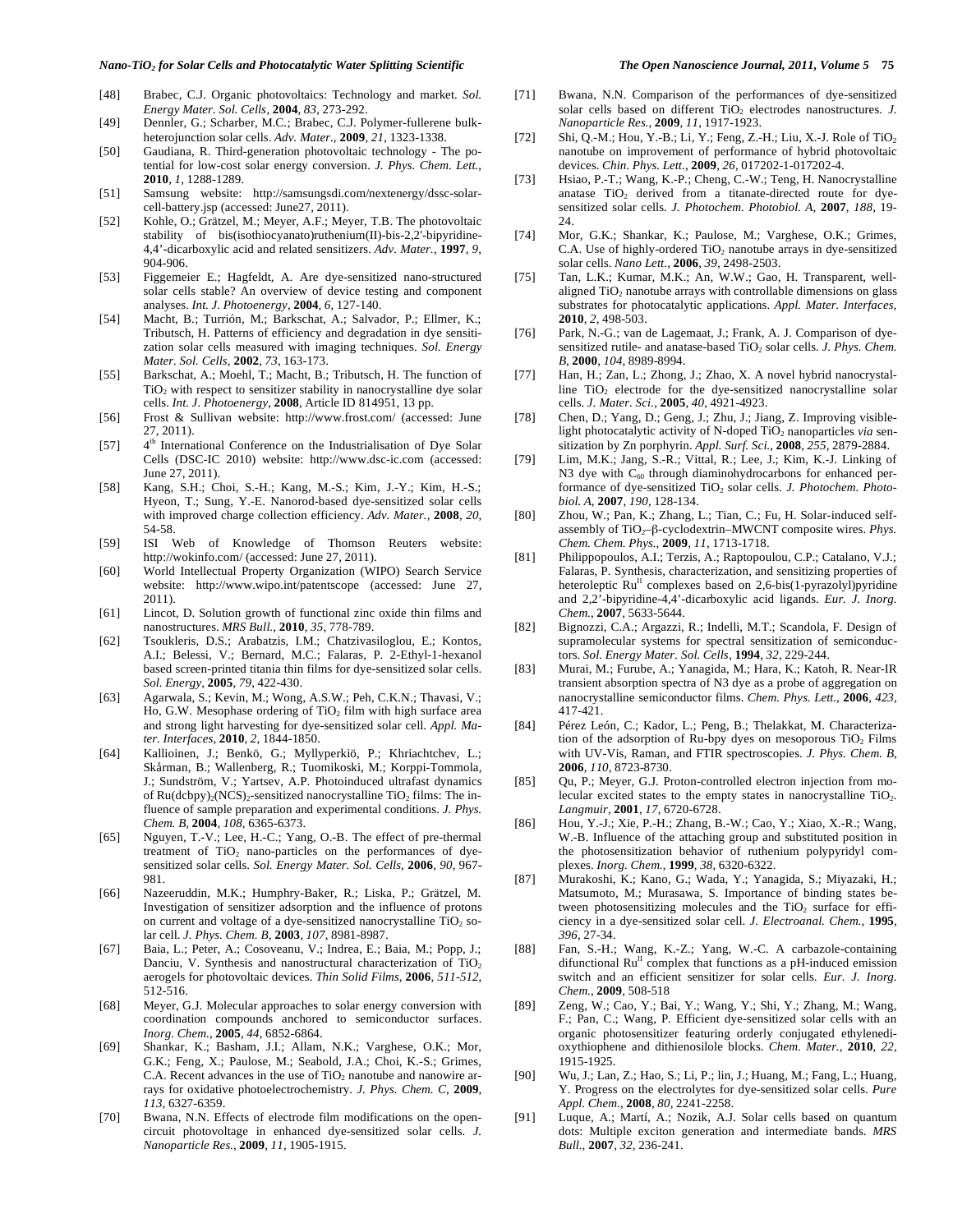#### *76 The Open Nanoscience Journal, 2011, Volume 5* **Marie-Isabelle Baraton** *Marie-Isabelle Baraton**Marie-Isabelle Baraton*

- [92] Kamat, P.V. Quantum dot solar cells. Semiconductor nanocrystals as light harvesters. *J. Phys. Chem. C*, **2008**, *112*, 18737-18753.
- [93] Sambur, J.B.; Riha, S.C.; Choi, D.; Parkinson, B.A. Influence of Surface Chemistry on the Binding and Electronic Coupling of CdSe Quantum Dots to Single Crystal TiO<sub>2</sub> Surfaces. *Langmuir*, **2010**, *26*, 4839-4847.
- [94] Acharya, K.P.; Hewa-Kasakarage, N.N.; Alabi, T.R.; Nemitz, I.; Khon, E.; Ullrich, B.; Anzenbacher, P.; Zamkov, M. Synthesis of PbS/TiO<sub>2</sub> colloidal heterostructures for photovoltaic applications. *J*. *Phys. Chem. C*, **2010**, *114*, 12496-12504.
- [95] Noone, K.M.; Ginger, D.S. Doping for speed: Colloidal nanoparticles for thin-film optoelectronics. *ACS Nano*, **2009**, *3*, 261-265.
- [96] Lee, H.J.; Chen, P.; Moon, S.-J.; Sauvage, F.; Sivula, K.; Bessho, T.; Gamelin, D.R.; Comte, P.; Zakeeruddin, S.M.; Seok, S.I.; Grätzel, M.; Nazeeruddin, M. K. Regenerative PbS and CdS quantum dot sensitized solar cells with a cobalt complex as hole mediator. *Langmuir*, **2009**, *25*, 7602-7608.
- [97] Yu, P.; Zhu, K.; Norman, A.G.; Ferrere, S.; Frank, A.J.; Nozik, A.J. Nanocrystalline TiO<sub>2</sub> solar cells sensitized with InAs quantum dots. *J. Phys. Chem. B*, **2006**, *110*, 25451-25454.
- [98] Kang, Q.; Liu, S.; Yang, L.; Cai, Q.; Grimes, C.A. Fabrication of PbS nanoparticle-sensitized  $TiO<sub>2</sub>$  nanotube arrays and their photoelectrochemical properties. *Appl. Mater. Interfaces*, **2011**, *3*, 746- 749.
- [99] Kongkanand, A.; Tvrdy, K.; Takechi, K.; Kuno, M.; Kamat, P.V. Quantum dot solar cells. Tuning photoresponse through size and shape control of CdSe-TiO<sub>2</sub> architecture. *J. Am. Chem. Soc.*, 2008, *130*, 4007-4015.
- [100] Nazeeruddin, M.K.; Kay, A.; Rodicio, I.; Humphry-Baker, R.; Mueller, E.; Liska, P.; Vlachopoulos, N.; Graetzel, M. Conversion of light to electricity by cis-X2bis(2,2'-bipyridyl-4,4' dicarboxylate)ruthenium(II) charge-transfer sensitizers  $(X = Cl-$ , Br-, I-, CN-, and SCN-) on nanocrystalline titanium dioxide electrodes. *J. Am. Chem. Soc.*, **1993**, *115*, 6382-6390.
- [101] Greijer Agrell, H.; Lindgren, J.; Hagfeldt, A. Degradation mechanisms in a dye-sensitized solar cell studied by UV–VIS and IR spectroscopy. *Sol. Energy*, **2003**, *75*, 169-180.
- [102] Baraton, M.-I. FT-IR surface spectrometry of nanosized particles*.* In *Handbook of Nanostructured Materials and Nanotechnology*; H.S. Nalwa, Ed.; Academic Press: San Diego, **1999**; pp. 89-153.
- [103] Davydov, A.A. *Infrared Spectroscopy of Adsorbed Species on the Surface of Transition Metal Oxides;* Wiley: New York, **1984**.
- [104] Wang, Q.; Chen, C.; Zhao, D.; Ma, W.; Zhao, J. Change of adsorption modes of dyes on fluorinated  $TiO<sub>2</sub>$  and its effect on photocatalytic degradation of dyes under visible irradiation. *Langmuir*, **2008**, *24*, 7338-7345.
- [105] Finnie, K.S.; Bartlett, J.R.; Woolfrey, J.L. Vibrational spectroscopic study of the coordination of (2,2'-bipyridyl-4,4¢ dicarboxylic acid)ruthenium(II) complexes to the surface of nanocrystalline titania. *Langmuir*, **1998**, *14*, 2744-2749.
- [106] Hirose, F.; Kuribayashi, K.; Shizaku, M.; Narita, Y. In situ observation of N179 on  $TiO<sub>2</sub>$  in dye-sensitized solar cells by IR absorption spectroscopy. *Electrochem. Solid-State Lett.*, **2009**, *12*, B167- B170.
- [107] Hirose, F.; Kuribayashi, K.; Shizaku, M.; Narita, Y.; Takahashi, Y.; Kimura, Y.; Niwano, M. Adsorption density control of N179 on TiO<sub>2</sub> electrodes for highly efficient dye-sensitized solar cells. *J*. *Electrochem. Soc.*, **2009**, *156*, B987-B990.
- [108] Hirose, F.; Kuribayashi, K.; Suzuki, T.; Narita, Y.; Kimura, Y.; Niwano, M. UV treatment effect on  $TiO<sub>2</sub>$  electrodes in dyesensitized solar cells with N719 sensitizer investigated by infrared absorption spectroscopy. *Electrochem. Solid-State Lett.*, **2008**, *11*, A109-A111.
- [109] Rotzinger, F.P.; Kesselman-Truttmann, J.M.; Hug, S.J.; Shklover, V.; Grätzel, M. Structure and vibrational spectrum of formate and acetate adsorbed from aqueous solution onto the  $TiO<sub>2</sub>$  rutile (110) surface. *J. Phys. Chem. B*, **2004**, *108*, 5004-5017.
- [110] Wu, W.-C.; Chuang, C.-C.; Lin, J.-L. Bonding geometry and reactivity of methoxy and ethoxy groups adsorbed on powdered  $TiO<sub>2</sub>$ . *J. Phys. Chem. B*, **2000**, *104*, 8719-8724.
- [111] Brownson, J.R.S., Tejedor-Tejedor, M.I.; Anderson, M.A. FTIR spectroscopy of alcohol and formate interactions with mesoporous TiO2 surfaces. *J. Phys. Chem. B*, **2006**, *110*, 12494-12499.
- [112] Baraton, M.-I. Surface functionalization of semiconducting nanoparticles*.* In *Encyclopedia of Nanoscience and Nanotechnol-*

*ogy*; H.S. Nalwa, Ed.; American Scientific Publishers: Stevenson Ranch, **2004**; Vol. 10, pp. 267-281.

- [113] Baraton, M.-I.; Merhari, L. Surface chemistry of titanium oxide nanoparticles and its influence on electrical and gas sensing properties*. J. Eur. Ceram. Soc.*, **2004**, *24*, 1399-1404.
- [114] Busca, G.; Saussey, H.; Saur, O.; Lavalley, J.-C.; Lorenzelli, V. FT-IR characterization of the surface acidity of different titanium dioxide anatase preparations. *Appl. Catal.*, **1985**, *14*, 245-260.
- [115] Primet, M.; Pichat, P.; Mathieu, M.-V. Etude par spectrométrie infrarouge des groupes hydroxyls de l'anatase et du rutile. *C. R. Acad. Sci. Paris, Série B*, **1968**, *267*, 799-802.
- [116] Primet, M.; Pichat, P.; Mathieu, M.-V. Infrared study of the surface of titanium dioxides. I. Hydroxyl groups. *J. Phys. Chem.*, **1971**, *75*, 1216-1220.
- [117] Primet, M.; Pichat, P.; Mathieu, M.-V. Infrared study of the surface of titanium dioxides. II. Acidic and basic properties. *J. Phys. Chem.*, **1971**, *75*, 1221-1226.
- [118] Morterra, C. An infrared spectroscopic study of anatase properties. Part 6: Surface hydration and strong Lewis acidity of pure and sulphate-doped preparations. *J. Chem. Soc., Faraday Trans. 1*, **1988**, *84*, 1617-1637.
- [119] Yates, D.J.C. Infrared studies of the surface hydroxyl groups on titanium dioxide, and of the chemisorption of carbon monoxide and carbon dioxide. *J. Phys. Chem.*, **1961**, *65*, 746-753.
- [120] Martra, G. Lewis acid and base sites at the surface of microcrystalline  $TiO<sub>2</sub>$  anatase: Relationships between surface morphology and chemical behavior. *Appl. Catal. A*, **2000**, *200*, 275-285.
- [121] Baraton*,* M.-I. Surface analysis of semiconducting nanoparticles by FTIR spectroscopy: Application to the evaluation of gas sensing properties. In *Nanocrystalline Metals and Oxides: Selected Properties and Applications*; P. Knauth and J. Schoonman, Eds.; Kluwer Academic Publishers: Boston, **2002**, pp. 165-187.
- [122] Tanaka, T.; Kumagai, H.; Hattori, H.; Kudo, M.; Hasegawa, S. Generation of basic sites on TiO<sub>2</sub> by reduction with H<sub>2</sub>. *J. Catal.*, **1991**, *127*, 221-226.
- [123] Ferretto, L.; Glisenti, A. Surface acidity and basicity of a rutile powder. *Chem. Mater.*, **2003**, *15*, 1181-1188.
- [124] Dines, T.J.; Rochester, C.H.; Ward, A.M. Infrared and Raman study of the adsorption of  $NH<sub>3</sub>$ , pyridine, NO and  $NO<sub>2</sub>$  on anatase. *J. Chem. Soc., Faraday Trans.*, **1991**, *87*, 643-651.
- [125] Gong, X.-Q.; Selloni, A.; Vittadini, A. Density functional theory study of formic acid adsorption on anatase  $TiO<sub>2</sub>(001)$ : Geometries, energetics, and effects of coverage, hydration, and reconstruction. *J. Phys. Chem. B*, **2006**, *110*, 2804-2811.
- [126] Cocks, I.D.; Guo, Q.; Patel, R.; Williams, E.M.; Roman, E.; de Segovia, J.L. The structure of  $TiO<sub>2</sub>(110)$  (1x1) and (1x2) surfaces with acetic acid adsorption - A PES study. *Surf. Sci.*, **1997**, *377- 379*, 135-139.
- [127] Kim, K.S.; Barteau, M.A. Structural dependence of the selectivity of formic acid decomposition on faceted titania (001) surfaces. *Langmuir*, **1990**, *6*, 1485-1488.
- [128] Xu, C.; Koel, B.E. Adsorption and reaction of CH<sub>3</sub>COOH and  $CD_3$ COOD on the MgO(100) surface: A Fourier transform infrared and temperature programmed desorption study. *J. Phys. Chem.*, **1995**, *102*, 8158-8166.
- [129] Popova, G.Ya.; Andrushkevich, T.V.; Chesalov, Yu.A.; Stoyanov, E.S. In situ FTIR study of the adsorption of formaldehyde, formic acid, and methyl formiate at the surface of TiO<sub>2</sub> (anatase). *Kinet*. *Catal.*, **2000**, *41*, 805-811.
- [130] Busca, G.; Lorenzelli, V. Infrared spectroscopic identification of species of species arising from reactive adsorption of carbon oxides on metal oxide. *Mater. Chem.*, **1982**, *7*, 89-126.
- [131] Pei, Z.-F.; Ponec, V. On the intermediates of the acetic acid reactions on oxides: An IR study. *Appl. Surf. Sci.*, **1996**, *103*, 171-182.
- [132] Brownson, J.R.S.; Tejedor-Tejedor, M.I.; Anderson, M.A. Photoreactive anatase consolidation characterized by FTIR spectroscopy. *Chem. Mater.*, **2005**, *17*, 6304-6310.
- [133] Brownson, J.R.S.; Lee, T.J.; Anderson, M.A. Surface reesterification and photo sintering of titania xerogel thin films. *Chem. Mater.*, **2005**, *17*, 3025-3030.
- [134] Deacon, G.B.; Huber, F.; Phillips, R.J. Diagnosis of the nature of carboxylate coordination from the direction of shifts of carbonoxygen stretching frequencies*. Inorg. Chim. Acta*, **1985**, *104*, 41- 45*.*
- [135] Deacon, G.B.; Phillips, R.J. Relationships between the carbonoxygen stretching frequencies of carboxylato complexes and the